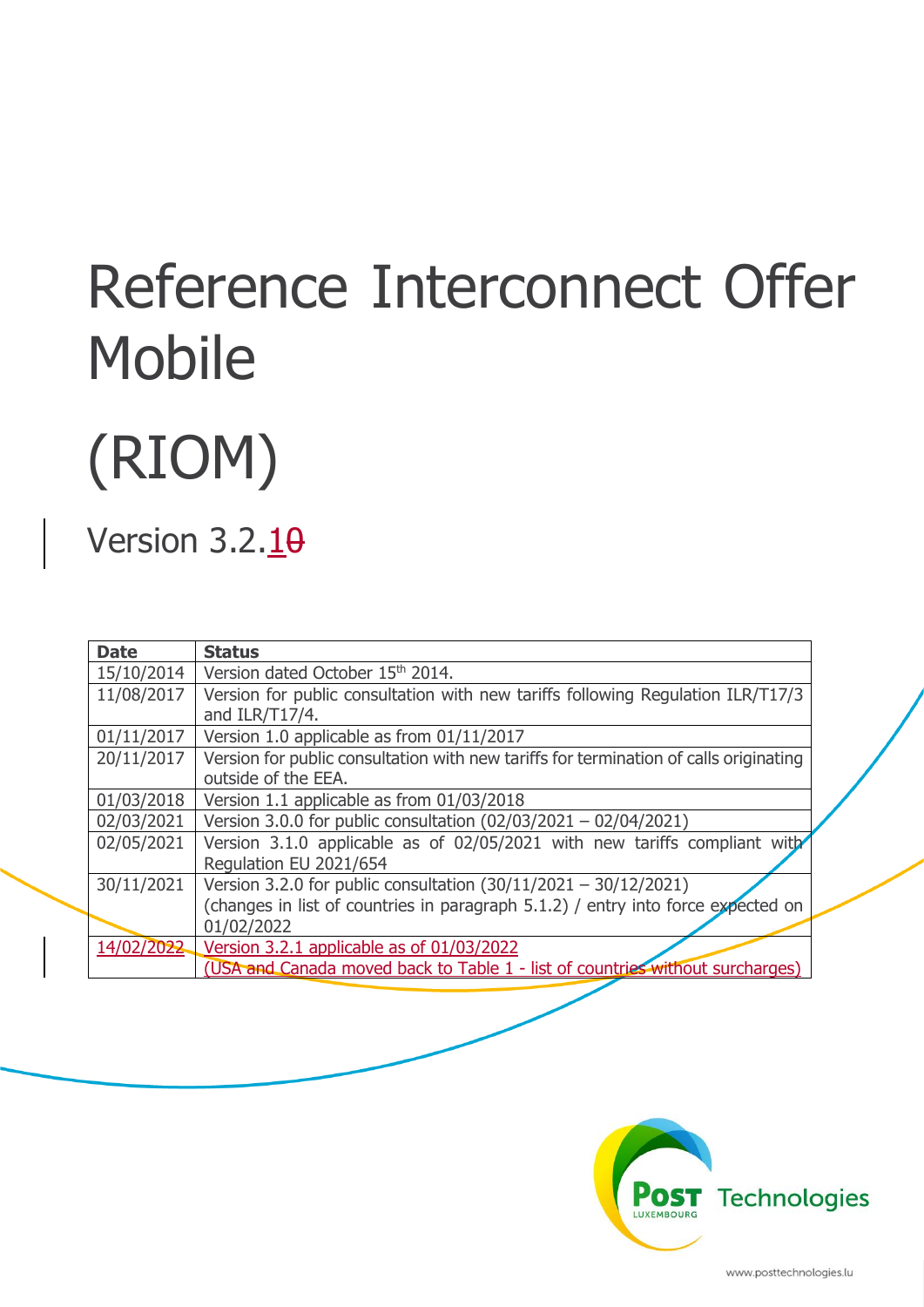## **Summary**

| <b>Schedule 1 Glossary</b>                                                                                                                          | 17                                 |
|-----------------------------------------------------------------------------------------------------------------------------------------------------|------------------------------------|
| Schedule 2 Interconnection Architecture                                                                                                             | <u> 20</u>                         |
| 2.1. National Interconnection Sites                                                                                                                 | 20                                 |
| 2.2. System Alteration                                                                                                                              | 20                                 |
| 2.3. Standards                                                                                                                                      | 20                                 |
| <b>Schedule 3 The Terminating Access Service</b>                                                                                                    | 21                                 |
| <b>Schedule 4 Interconnection Link Services</b>                                                                                                     | <u>22</u>                          |
| 4.1. IP Interconnections                                                                                                                            | 22                                 |
| 4.1.1. Operator-sited IP Interconnection                                                                                                            | $\frac{22}{22}$                    |
| 4.1.2. POST Technologies-sited IP Interconnection                                                                                                   |                                    |
| 4.1.3. Interconnection Links                                                                                                                        | $\overline{23}$                    |
| 4.2. Non-standard Requests                                                                                                                          | 24                                 |
| 4.3. Quality of Service of POST Technologies' Interconnection Services                                                                              | 24                                 |
| <b>Schedule 5 Tariffs</b>                                                                                                                           | 25                                 |
| 5.1. Tariffs Applicable to the Terminating Access Service                                                                                           | 25                                 |
| 5.1.1. Terminating Access Service to Mobile Network of Calls Originating within the EEA 25                                                          |                                    |
| 5.1.2. Terminating Access Service to Mobile Network of Calls Originating outside of the EEA                                                         |                                    |
|                                                                                                                                                     | 25                                 |
| 5.2. Tariffs applicable to the Interconnection Link Service<br>5.2.1. IP Interconnections                                                           | $\overline{28}$<br>$\overline{28}$ |
| 5.2.1.1. Operator-sited Interconnection                                                                                                             | 28                                 |
| 5.2.1.2. POST Technologies-sited Interconnection                                                                                                    | 28                                 |
| 5.2.2. Modification of Interconnection Links                                                                                                        | <u>29</u>                          |
| 5.2.3. Labour Costs                                                                                                                                 | 29                                 |
| RIO Legal Terms                                                                                                                                     |                                    |
| 1.1. Services covered                                                                                                                               |                                    |
| 1.2. Definitions and Interpretation Rules                                                                                                           | $\overline{\mathbf{6}}$            |
| $1.3.$ Term                                                                                                                                         | 6                                  |
| 1.4. Amendments                                                                                                                                     |                                    |
| 1.5. RIOM Tariffs                                                                                                                                   |                                    |
| <u> 1989 - Johann Stein, mars an deus Amerikaansk kommunister (* 1958)</u><br>1.6. Billing                                                          |                                    |
| <u> 1989 - Johann Stoff, deutscher Stoffen und der Stoffen und der Stoffen und der Stoffen und der Stoffen und der</u><br>1.7. Parties' Obligations | 8                                  |
| 1.8. POST Technologies' General Powers <b>Community Contract Contract Contract Contract Contract Contract Contract</b>                              | ۅ                                  |
| <u> 1980 - Johann Barn, mars an t-Amerikaansk politiker (</u><br>1.9. Limitation of Liability                                                       | ۅ                                  |
| 1.10. Property                                                                                                                                      | $\pmb{\text{+}}\pmb{\theta}$       |
| 1.11. Information Exchange, Confidentiality <b>Confidentiality</b>                                                                                  | $\pm$                              |
| RIOM Operational Terms <b>Constant Constant Constant Constant Constant Constant Constant</b>                                                        | $\overline{14}$                    |
| 2.1. The Interconnect Services shall:                                                                                                               | $\overline{14}$                    |
| <u> 1980 - Johann Barn, mars ann an t-Amhain Aonaich an t-Aonaich an t-Aonaich ann an t-Aonaich ann an t-Aonaich</u><br>2.2. Quality of Service     | $\overline{14}$                    |
| <u> 1989 - Johann Barn, mars ann an t-Amhain Aonaich an t-Aonaich an t-Aonaich ann an t-Aonaich ann an t-Aonaich</u><br>2.3. System Protection      | $\overline{14}$                    |
| 2.4. Configuration and Technical Constraints <b>Constraints</b>                                                                                     | $\overline{14}$                    |
| 2.5. Scheduled System Alteration                                                                                                                    | $\overline{14}$                    |
| 2.6. Works or Intervention due to a POST Technologies Network Failure or an                                                                         |                                    |
| <b>Emergency Case</b>                                                                                                                               | 15                                 |

 $\mathsf{l}$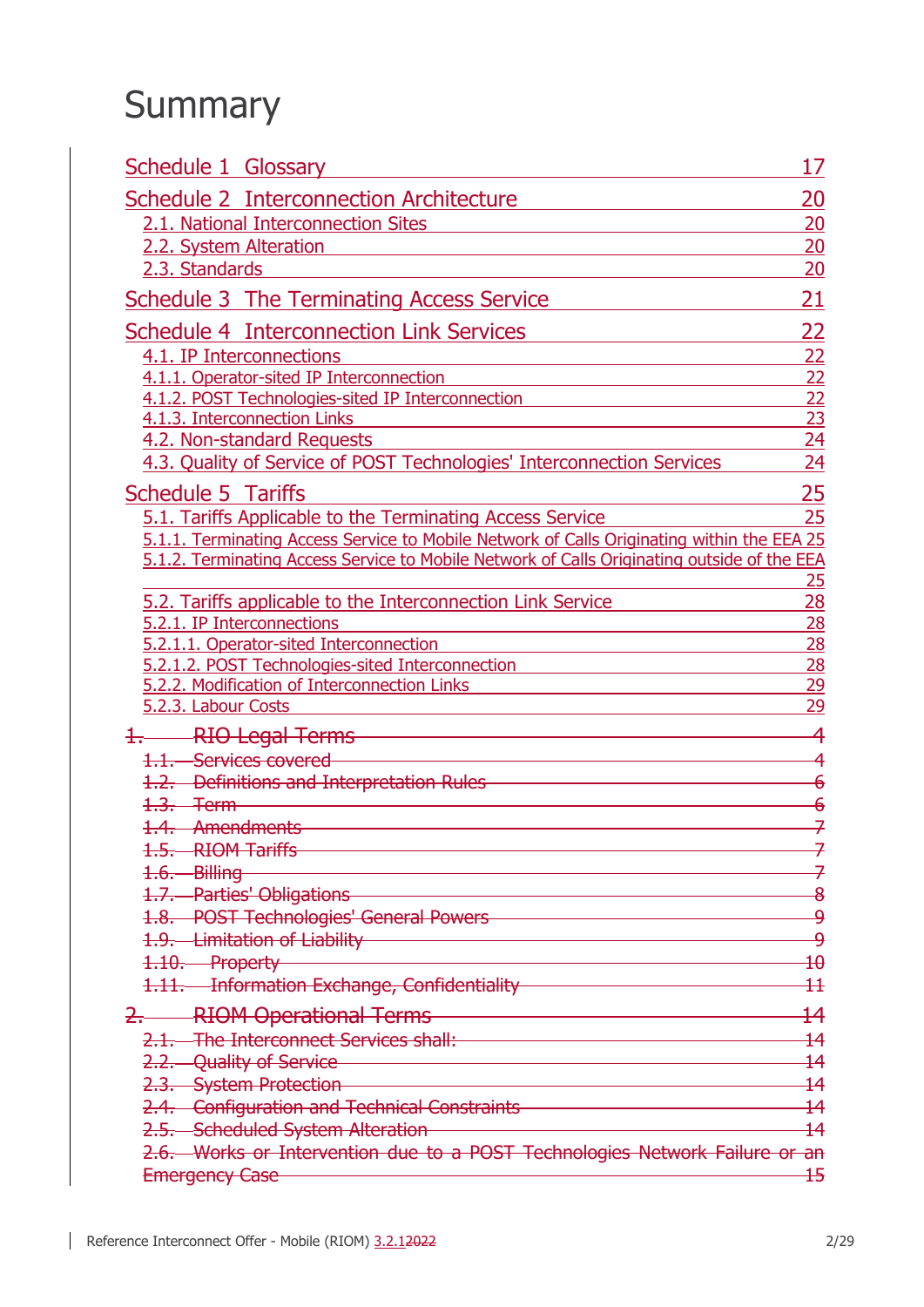| 2.7. Coordination between the Parties                                                                                                                                                                                                                                                                                | $\overline{15}$                                                           |
|----------------------------------------------------------------------------------------------------------------------------------------------------------------------------------------------------------------------------------------------------------------------------------------------------------------------|---------------------------------------------------------------------------|
| <b>Procedure for reaching an Interconnect Agreement</b>                                                                                                                                                                                                                                                              | <del>16</del>                                                             |
| Schedule 1 Glossary                                                                                                                                                                                                                                                                                                  | <del>17</del>                                                             |
| <b>Schedule 2 Interconnection Architecture</b><br>2.1. National Interconnection Sites<br>2.2. System Alteration<br>2.3. Standards                                                                                                                                                                                    | $\overline{20}$<br><del>20</del><br>$\overline{20}$<br><del>20</del>      |
| <b>Schedule 3 The Terminating Access Service</b>                                                                                                                                                                                                                                                                     | <del>21</del>                                                             |
| <b>Schedule 4 Interconnection Link Services</b><br>4.1. IP Interconnections<br>4.1.1. Operator-sited IP Interconnection<br>4.1.2. POST Technologies-sited IP Interconnection<br>4.1.3. Interconnection Links<br>4.2. Non-standard Requests<br>4.3. Quality of Service of POST Technologies' Interconnection Services | <del>22</del><br>22<br>22<br>22<br><del>23</del><br>24<br>$\overline{24}$ |
| Schedule 5 Tariffs<br>5.1. Tariffs Applicable to the Terminating Access Service<br>5.1.1. Terminating Access Service to Mobile Network of Calls Originating within the EEA 25<br>5.1.2. Terminating Access Service to Mobile Network of Calls Originating outside of the EEA                                         | <del>25</del><br>25<br><del>25</del>                                      |
| 5.2. Tariffs applicable to the Interconnection Link Service<br>5.2.1. IP Interconnections<br>5.2.1.1. Operator-sited Interconnection<br>5.2.1.2. POST Technologies-sited Interconnection<br>5.2.2. Modification of Interconnection Links                                                                             | <del>28</del><br><del>28</del><br>28<br><del>28</del><br><del>29</del>    |
| 5.2.3. Labour Costs                                                                                                                                                                                                                                                                                                  | <del>29</del>                                                             |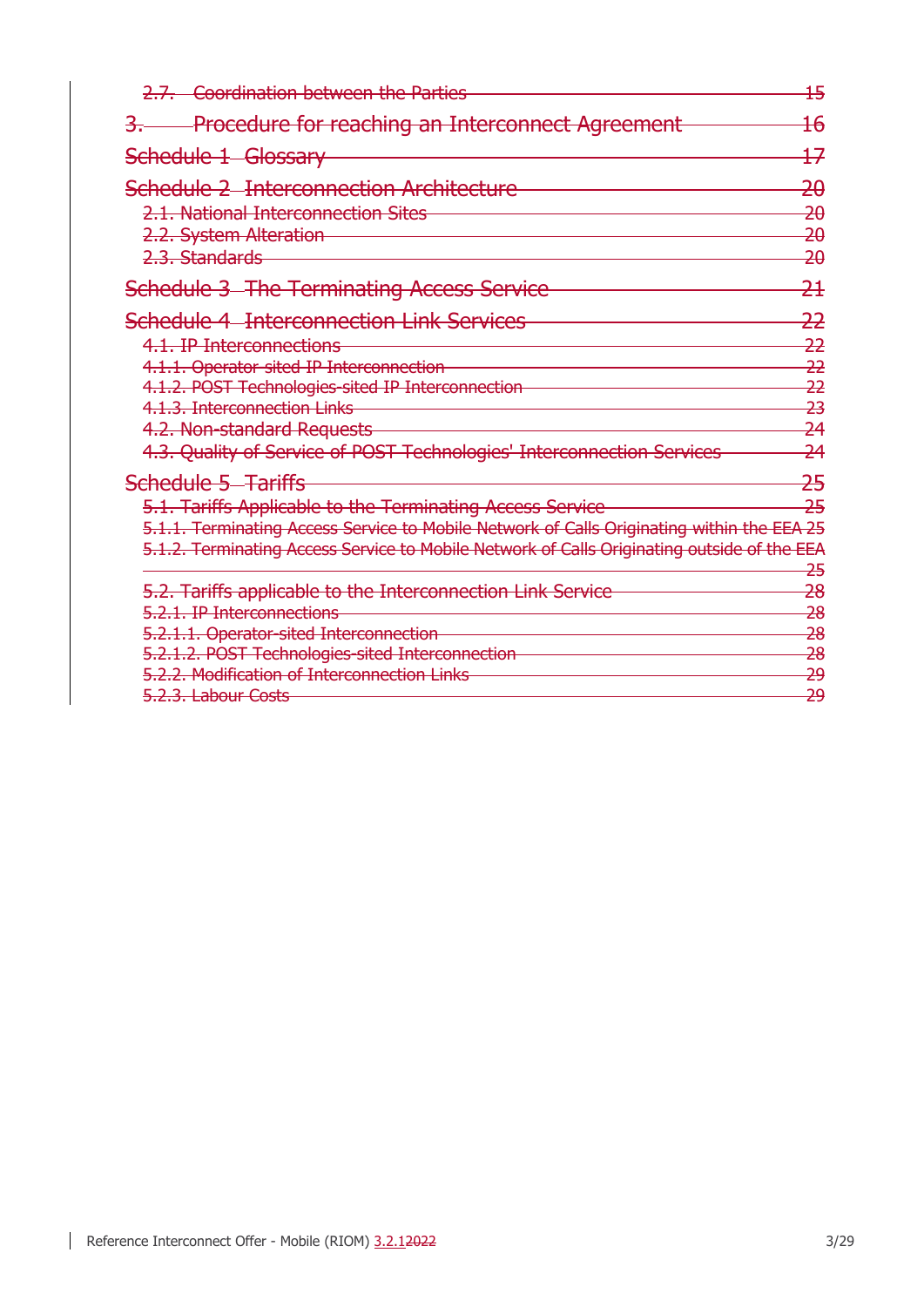## **1. RIO Legal Terms**

This Reference Interconnect Offer Mobile ("**RIOM**") defines the terms and conditions, which shall apply and be granted by POST Technologies to Operators ("**Operators**") for the provisioning of POST Technologies' Interconnect Services as required by Regulation ILR/T21/2

All Schedules attached to this RIOM form an integral part hereof and detail the different Interconnect Services and their respective applicable provisioning terms offered by POST Technologies under this RIOM.

The Co-location services as referred to from time to time in this RIO are part of and subject to the applicable Reference Co-location Offer ("**RCO**") and shall be provided by POST Technologies to the Operators in compliance with the specific terms and conditions of the said RCO.

As from the effective date of an Interconnect Agreement the Operator is subject to this RIOM and any of its subsequent and/or to any reference offers replacing it, as from their date of definitive publication in compliance with the applicable regulations and, more particularly, in compliance with Regulation 14/177/ILR.

This RIOM does not purport to diminish the rights of Operators to seek additional services nor POST Technologies' obligation to provide additional services under applicable law.

Apart from this RIOM, POST Technologies' commercial offers as well as any other valid and applicable reference offer(s), if any, are still available to the Operator on request pursuant to their respective terms and conditions.

## **1.1. Services covered**

This RIOM defines the minimal terms and conditions for Interconnect Services which POST Technologies will grant to Operators.

Nevertheless, POST Technologies reserves the right to provide more beneficial terms and conditions on a commercial basis, in accordance with the applicable regulatory framework, including the principle of non-discrimination.

The Interconnect Services covered by this RIOM are:

- (i) Interconnection Link Services for IP interconnections to POST Technologies' mobile voice network in compliance with Regulation ILR/T17/9.
- (ii) Terminating Access Services.

A detailed description of these services is provided in [Schedule 2,](#page-19-0) [Schedule 3](#page-20-0) and [Schedule 4.](#page-21-0)

Interconnect Services delivery and operations by POST Technologies shall be in accordance with the applicable Technical Information, as provided by POST Technologies to the Operator, which shall conform to the general principles set out in and form integral part of the RIOM.

Remaining operational TDM interconnections purchased under the terms of the previous Reference Interconnect Offer shall be terminated or migrated to IP interconnections until 30/06/2023.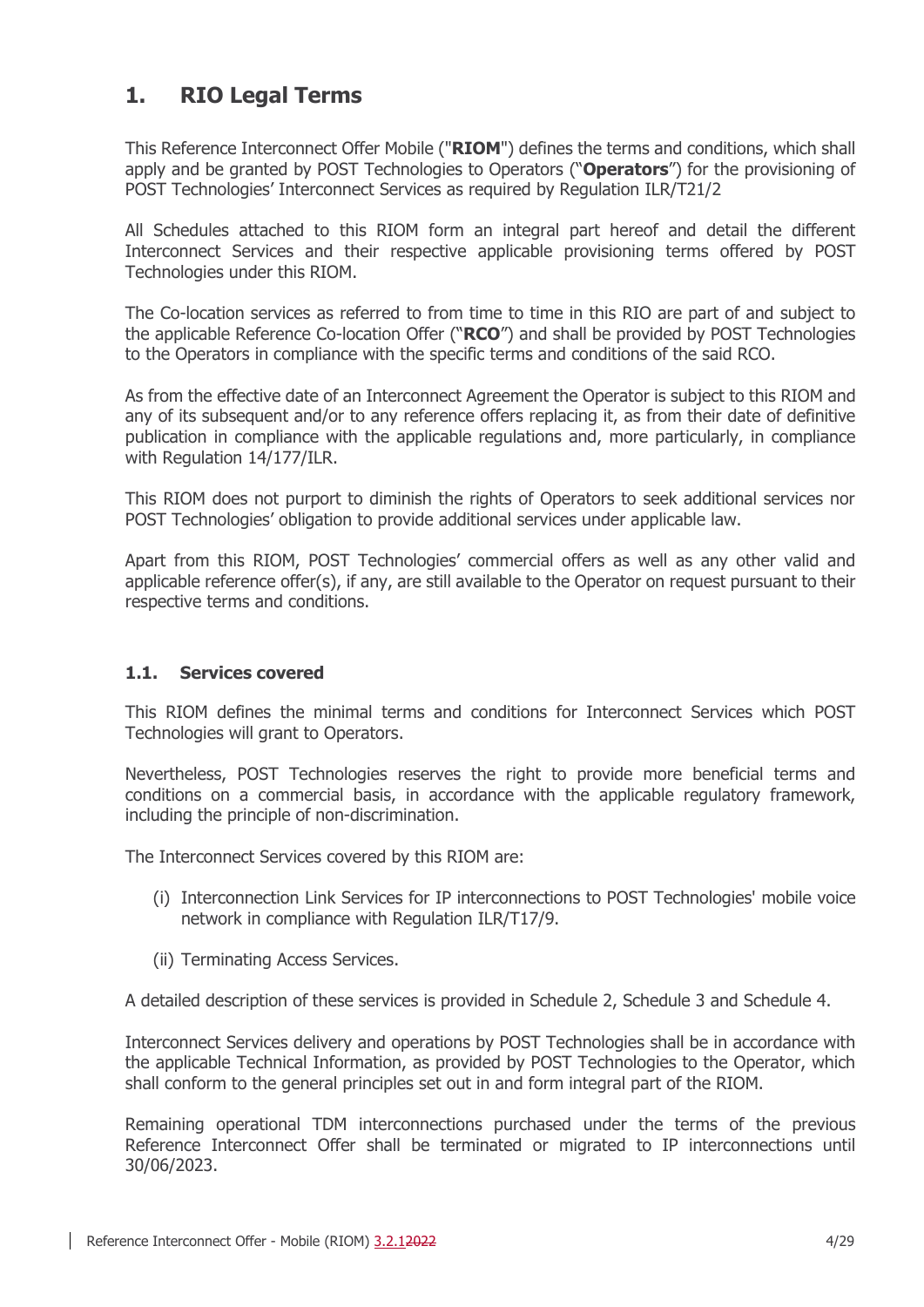No support for TDM interconnections will be provided beyond that date. Operators still using TDM interconnections must submit a migration planning proposal (i.e. dates, duration, ...) and coordinate the action plan with POST Technologies before 30/12/2021.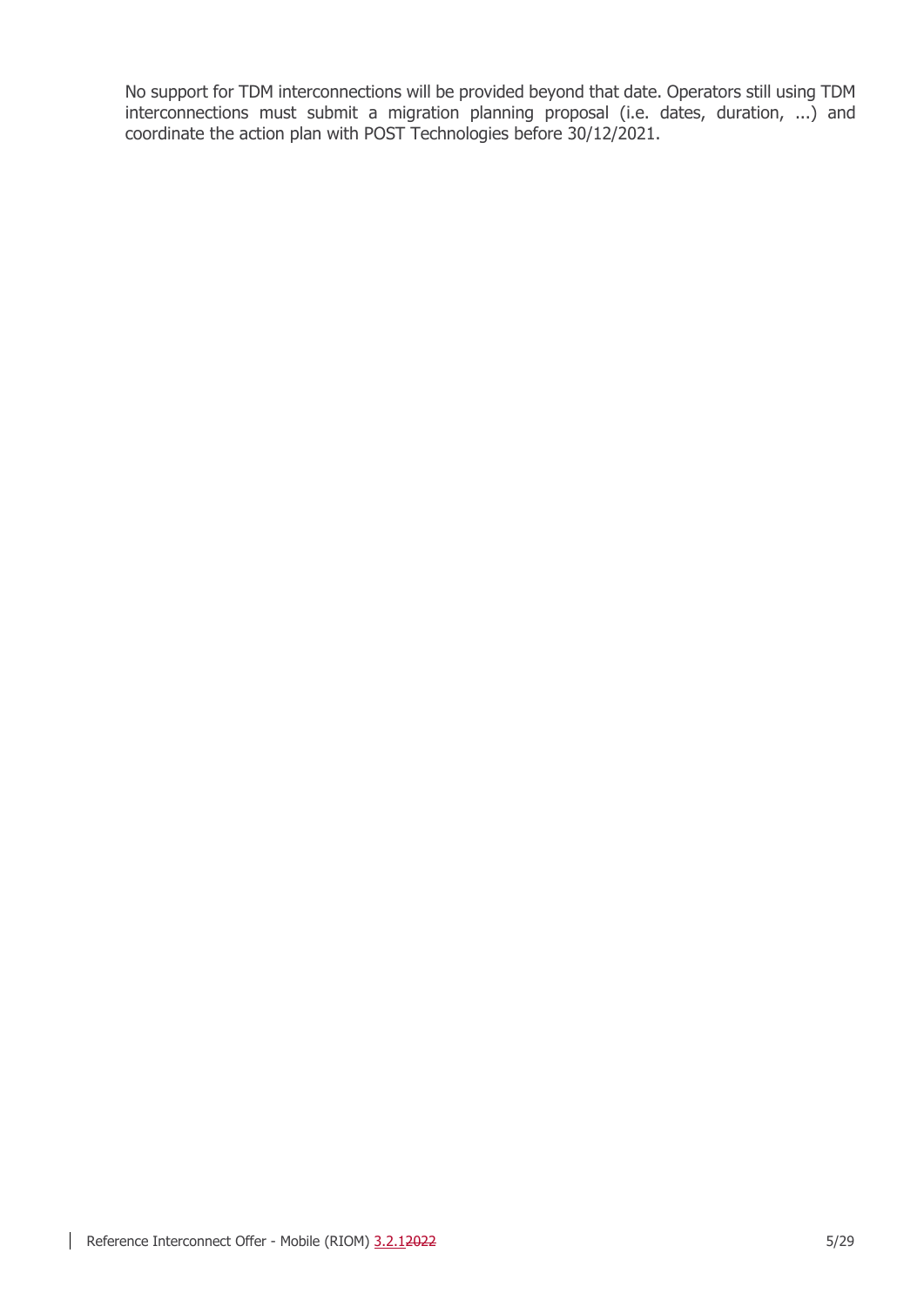## **1.2. Definitions and Interpretation Rules**

## 1.2.1. Definitions

Unless expressly stated otherwise

- (i) references to an article are references to an article of the RIOM, while references to clauses, schedules and annexes are to the clauses, schedules and annexes of the RIOM; references to paragraphs are to paragraphs of the relevant schedule;
- (ii) reference to a person includes a natural person, corporate or unincorporated body (whether or not having separate legal personality), while references to a statute or statutory provision is a reference to it as it is in force for the time being, taking account of any amendment, extension or re-enactment and includes any subordinate legislation for the time being in force made under it;
- (iii) a reference to one gender shall include a reference to the other genders and vice versa;
- (iv) words in the singular shall include the plural and vice versa, while references to a gender include any other gender;
- (v) writing or written includes faxes but not e-mail, except if specifically specified in this RIOM or in the Interconnect Agreement;
- (vi) where the words "include(s)", "including" or "in particular" are used, they are deemed to have the words "without limitation" following them. The words "other" and "otherwise" are illustrative and shall not limit the sense of the words preceding them;
- (vii) any obligation in the RIOM or the Interconnect Agreement on a person not to do something includes an obligation not to agree or allow that thing to be done.

#### 1.2.2. Interpretation Rules

To the extent that they are consistent with and the subject-matter of the provisions concerned have not been replaced by the terms of the RIOM and/or the Interconnect Agreement, the General Terms and Conditions for Sale (GTSC) of POST Technologies, which can be consulted on POST Technologies' Website, will apply to the provision of the Interconnect Services.

Unless expressly defined otherwise hereafter (in particular in [Schedule 1](#page-16-0) - Glossary Glossary [below\)](#page-16-0), the terms used in this RIOM shall be construed and interpreted in accordance with the Law of February 27th, 2011 on and Electronic Communication Networks and Services and its implementing regulations.

## **1.3. Term**

This RIOM is valid as from the date of its definitive publication in accordance with Regulation 14/177/ILR unless the ILR advises otherwise or unless

- (i) a new RIOM is published or adopted by POST Technologies, in compliance with Regulation ILR/T21/2, or
- (ii) a material change occurs in the laws or regulations with respect to electronic communication services and networks in Luxembourg and this only to the extent that such a material change would render the RIOM inapplicable or unenforceable.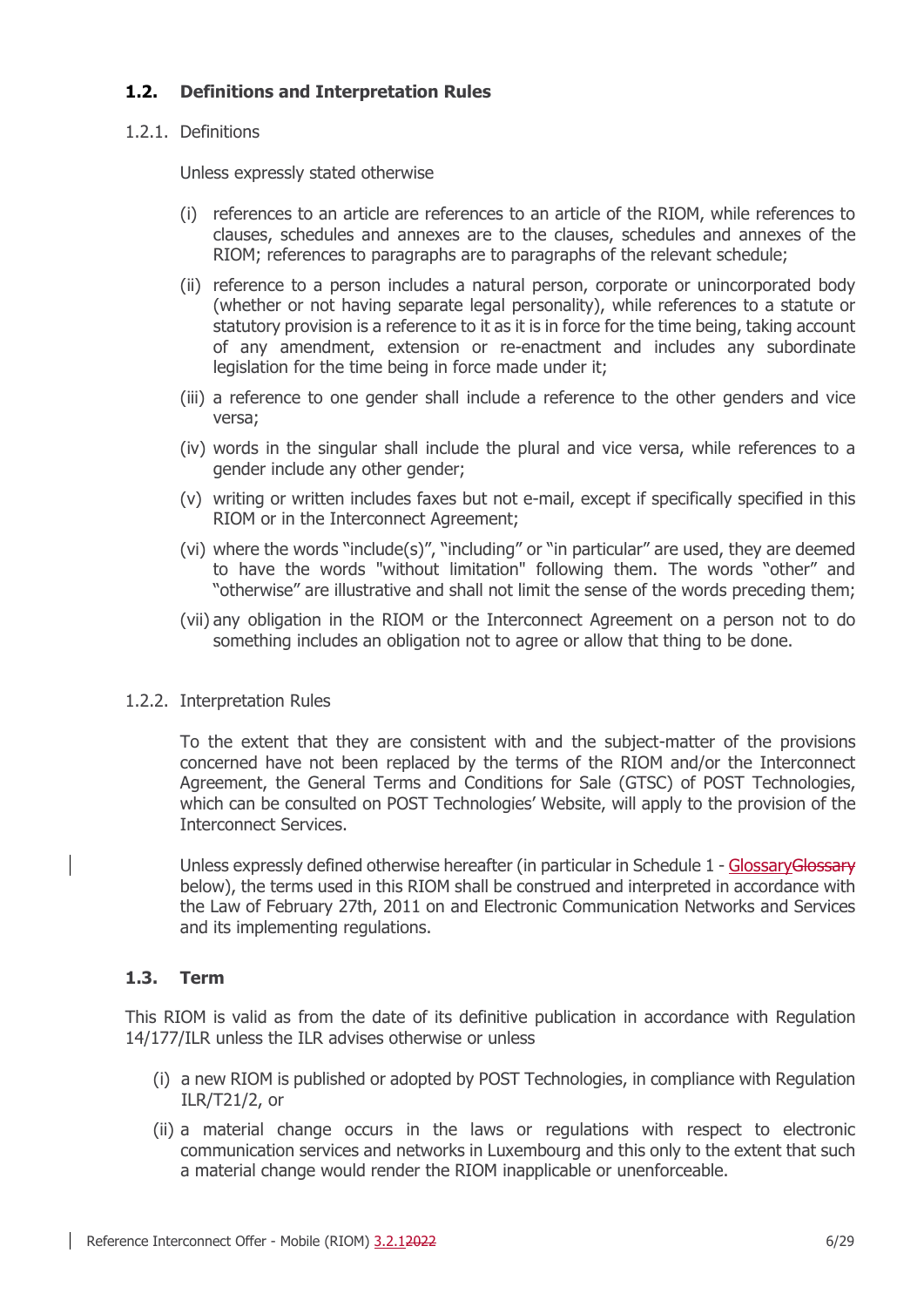## **1.4. Amendments**

In accordance with Regulation 14/177/ILR the content of this RIOM may be timely reviewed and amended in order to comply with applicable rules and regulations. However, amendments to the general conditions of POST Technologies and to the Technical Information can be made in accordance with the amendment provisions set forth therein.

Furthermore, the ILR has the right to request or impose on POST Technologies modifications to the applicable RIOM or the adoption of a new RIOM to be undertaken by POST Technologies in compliance with the applicable procedural rules and regulations.

## **1.5. RIOM Tariffs**

All RIOM Tariffs, including those specified in the [Schedule 5](#page-24-1), are in EURO  $(\epsilon)$  and exclusive of Value-Added Tax (VAT) or any other legal taxes, which will be added where applicable.

POST Technologies may revise the RIOM Tariffs at any time in accordance with Regulation ILR/T21/2 after having definitively published the reviewed RIOM Tariffs in accordance with Regulation 14/177/ILR.

If any RIOM Tariff or the means and/or methods of calculating such RIOM Tariff is subject to a legal review by the ILR or with any other administrative or judicial authority, the concerned RIOM Tariff or the concerned calculation method shall be treated as valid until the final conclusion of the legal review, unless the competent authority directs otherwise. If an authority finds a RIOM Tariff or a RIOM Tariff calculation method to be unlawful then POST Technologies shall make any necessary alterations to RIOM Tariffs for the future.

## **1.6. Billing**

The Operator undertakes to pay all invoices in relation to this Interconnect Agreement in EURO  $(\epsilon)$  and within the payment period specified on the relevant invoice(s), it being specified that the Operator shall pay to POST Technologies all due amounts as set forth above irrespective of (i) the billing by the said Operator to its own End User and/or of (ii) the payment by the End User(s) of the services provided to them by the Operator on the basis of or in relation to the Interconnect Services or any other telecoms service(s) provided by POST Technologies to the Operator.

Upon POST Technologies' request, the Operator shall provide an irrevocable and unconditional bank guarantee issued in favour of POST Technologies by an EU financial institution for an amount of at least 75.000 €

- (i) before POST Technologies' acceptance of any order in case the Operator's creditworthiness appears to be not sufficient for the Interconnect Services to be provided by POST Technologies; or in case
- (ii) the Operator has had repetitive credit defaults in the past towards POST Technologies, whichever may be the type of services concerned;
- (iii) the Operator fails to make payment to POST Technologies of any undisputed amount when due in relation to the Interconnect Services; or
- (iv)in case the Operator has a material, negative change in its financial conditions and/or creditworthiness.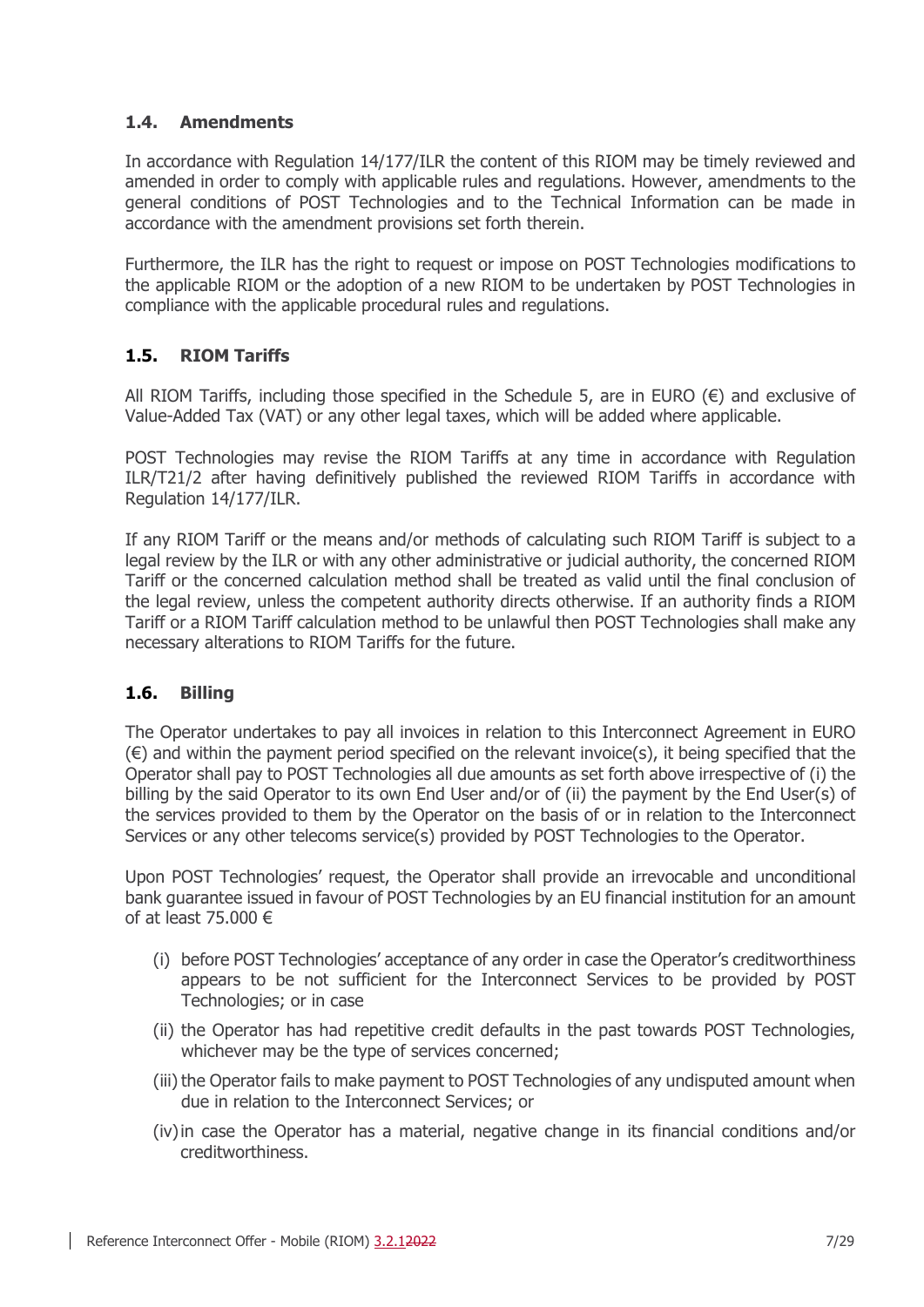The above-mentioned guarantee shall be issued for a period equivalent to the duration of the Interconnect Agreement, but may be extended having regards to the circumstances upon POST Technologies' request. When, and as long as serious and ascertained doubts exist regarding the Operator's creditworthiness or solvency, POST Technologies may without prejudice to previous arrangements require payment in advance.

## **1.7. Parties' Obligations**

- 1.7.1. POST Technologies shall be responsible for
	- (i) the Network used to provide Interconnection Link Services and Terminating Access Services to the Operator;
	- (ii) connecting, operating and disconnecting Interconnection Links further to and in compliance with valid Operator's confirmed orders submitted to POST Technologies in accordance with [Schedule 4;](#page-21-0)
	- (iii) enabling the termination of received voice traffic on End User terminals and national phone numbers allocated to and routed within POST Technologies' Network;
	- (iv) informing the Operator on system alterations to be made in POST Technologies' Network and having a potential effect on the services offered by the Operator in compliance with Article [2.5;](#page-13-0)
- 1.7.2. The Operator shall at least be responsible for the following:
	- (i) ordering or terminating, as the case may be, an Interconnect Service in accordance with [Schedule 4;](#page-21-0)
	- (ii) using exclusively telecommunications equipment compliant with applicable regulations as well as with any specifications provided by POST Technologies in accordance with the terms of this RIOM;
	- (iii) conducting appropriate fault testing and timely producing associated Fault Reports to evidence faults in POST Technologies' Network in accordance with this RIOM;
	- (iv) complying with any obligations of or related to legal interception;
	- (v) tracking POST Technologies' system alteration activities as well as achieving relevant steps and actions in due time in order to make sure that Interconnect Services are maintained;
	- (vi) notifying POST Technologies in writing of its contact details relevant for or in relation to the Interconnect Services as of the signature date of the Interconnect Agreement as well as notify any change thereto to POST Technologies in due time and in any case sufficiently in advance in compliance with the Interconnect Agreement.
- 1.7.3. No Operator (including POST Technologies) shall be responsible for the content of traffic or transactions passed through its own or an Operator's network (including POST Technologies' Network). Laws and regulations regarding confidentiality and access by legal authorities to traffic or transactions on the Operator's and POST Technologies' network will apply.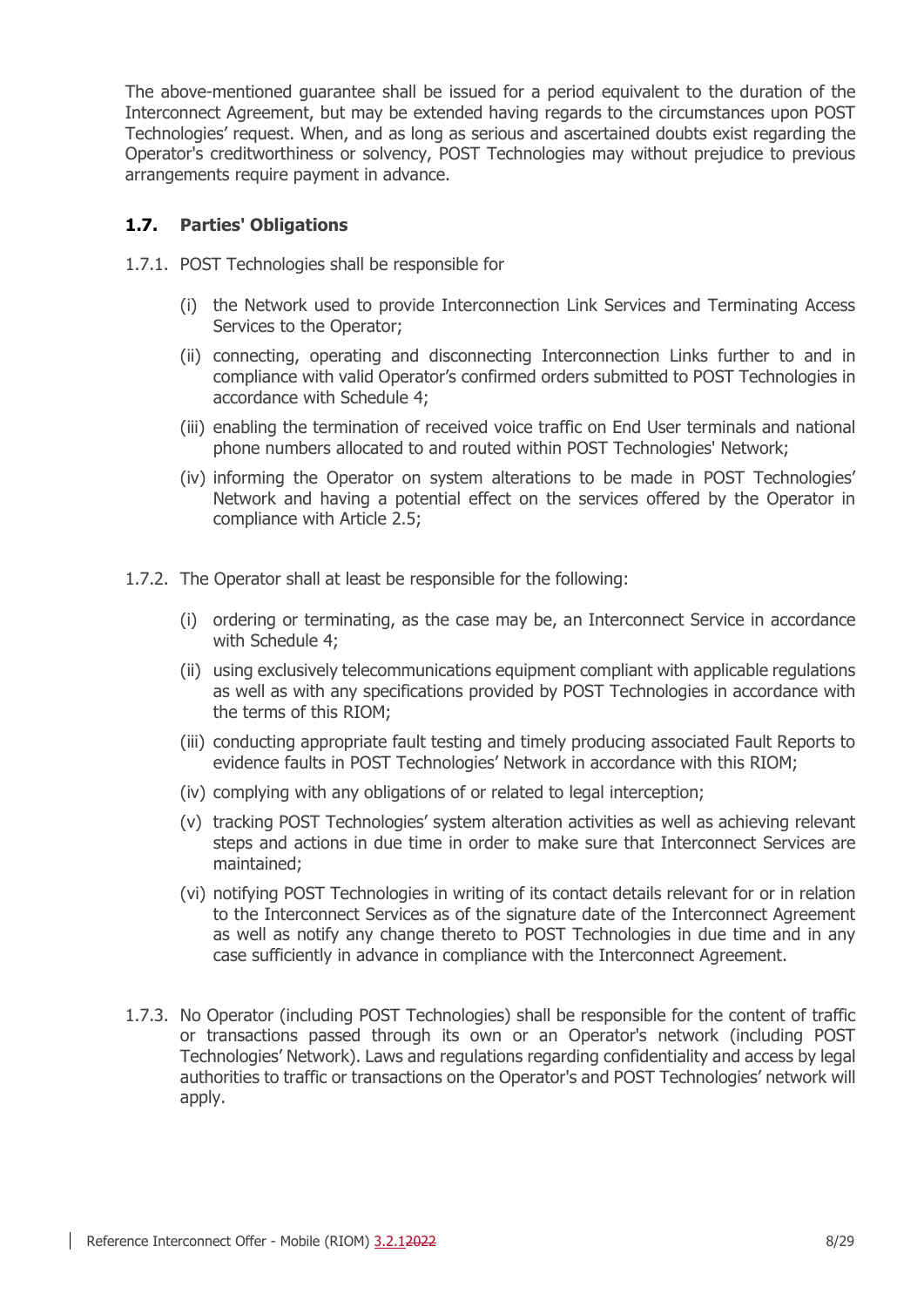## **1.8. POST Technologies' General Powers**

- 1.8.1. POST Technologies may refuse to grant access to any Interconnect Services to any Operator for justified technical constraints or the necessity to warrant POST Technologies' Network's integrity. Any decision to refuse to grant access will be notified to the ILR.
- 1.8.2. Occasionally, POST Technologies, acting reasonably, may suspend in whole or in part the Interconnect Services for any of the following reasons:
	- (i) if required by any administrative or judicial authority duly authorised and empowered to do so, or
	- (ii) for maintenance reasons, network adaptations and/or in case of any usage creating perturbations or disruptions of any part of the Interconnect Services or of any other service(s) using the same infrastructure.
	- (iii) in order to ensure the general availability of the Interconnect Services.
- 1.8.3. Wherever possible, POST Technologies will give the Operator reasonable written notice before performing any of the actions related to the above and POST Technologies will do its best efforts to restore Interconnect Services as soon as possible after the concerned temporary suspension.
- 1.8.4. POST Technologies shall have the right to disconnect any equipment or any part of it without prior reference or notice to the Operator if at such time, in POST Technologies' reasonable opinion it is exposing or could expose any person to any danger of death or injury.
- 1.8.5. Without prejudice to the foregoing clause, POST Technologies shall have the right to request the Operator to disconnect any equipment or any part of it within a reasonable time period, if, at such time, in POST Technologies' reasonable opinion, it is causing, suspected of causing or could cause damage to the Network or if such exposure or damage is or may be imminent, POST Technologies will immediately notify the Operator of the circumstances in which such compliant equipment has to be disconnected. If the Operator has not disconnected the concerned equipment within a reasonable time period, POST Technologies shall have the right to disconnect itself the concerned equipment after prior notification thereof to the Operator.
- 1.8.6. POST Technologies shall not be liable to the Operator for any loss, damage or injury arising due to POST Technologies' action in disconnecting the equipment or for any interruption to the service provided by the Operator using the equipment howsoever caused, except where the loss, damage or injury is caused directly due to POST Technologies' gross negligence.
- 1.8.7. In the event of a disconnection in accordance with the above, the Operator shall not reconnect the equipment until the reasons for its disconnection have been fully remedied. In case the danger or threat referred to above is caused directly due to POST Technologies' negligence, then POST Technologies shall reimburse to the Operator the evidenced reasonable direct costs of reconnecting the equipment.

## **1.9. Limitation of Liability**

1.9.1. POST Technologies has no obligation of any kind to the Operator beyond the obligations to exercise the reasonable skill and care of a competent telecommunications operator in performing its obligations under the RIOM and the Interconnect Agreement.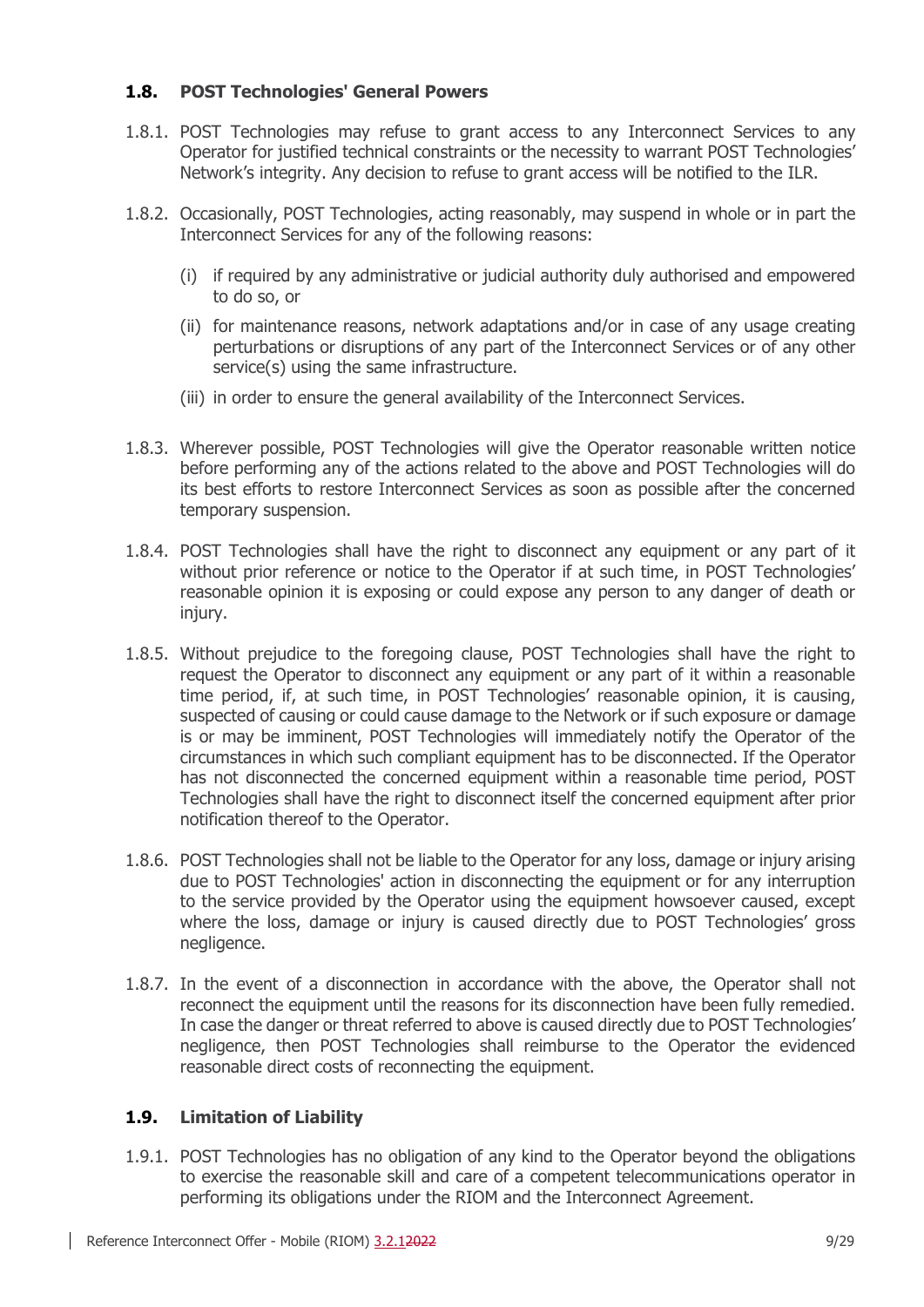- 1.9.2. Neither Party undertakes any liability for the acts or omissions of a third provider of telecommunications services, nor shall be held liable for such act or omission. As a consequence, the Party affected by such an act or omission shall carry out all appropriate rights and measures against the concerned third-party provider of telecommunications services, without involving the other Party, while the latter will, if appropriate having regards to the circumstances, reasonably cooperate with the concerned other Party in relation to the above.
- 1.9.3. Neither POST Technologies nor the Operator excludes or restricts its liability for death or personal injury caused by its own negligence or liability.
- 1.9.4. POST Technologies will not be liable to the Operator for any claims, proceedings or actions brought or made against POST Technologies by any of the Operator's End Users, it being specified that in such case the Operator shall keep POST Technologies free and harmless of any such claims, proceedings or actions.
- 1.9.5. Neither Party shall be held liable to the other in contract, tort or otherwise, to the fullest extent permitted by law, for indirect or consequential damage or any other loss of profit whatsoever arising in connection with the implementation of this RIOM and the relevant Interconnect Agreement, howsoever caused.

## **1.10. Property**

All relevant infrastructures and equipment used by POST Technologies for the provision of Interconnect Services to the Operator remain and shall remain the integral property of POST Technologies.

The Operator shall be responsible for any equipment put at disposal by POST Technologies and must take reasonable steps to ensure that nobody (other than someone expressly authorised by POST Technologies) adds to, modifies or in any way interferes with it. The Operator will be liable to POST Technologies for any loss of or damage to POST Technologies' equipment, except where such loss or damage is due to fair wear and tear or is caused by POST Technologies, or anyone acting on POST Technologies' behalf.

Any software and/or user manuals provided or made available by POST Technologies to the Operator in relation to any part of the Interconnect Services:

- (i) are and shall remain protected by applicable copyright law and as such, any copy, translation, transcription, bearing, correction, integration modification thereof, whichever may be the type, support, way and/or extend thereof, either by the Operator or by an End User, is strictly prohibited; and
- (ii) shall remain the exclusive property of, as the case may be, POST Technologies or any third-party having title thereto.

The Operator expressly undertakes to take and/or cause to take all and all necessary or appropriate steps and measures to prevent any breach of the above provisions.

With the cessation of any part of the Interconnect Services by the Operator, whatever the reason, any usage rights of the Operator on that relevant infrastructure, software and/or user manuals shall automatically expire on the effective cessation date of the Interconnect Services, without POST Technologies having to carry out any specific steps in relation thereto and/or for that specific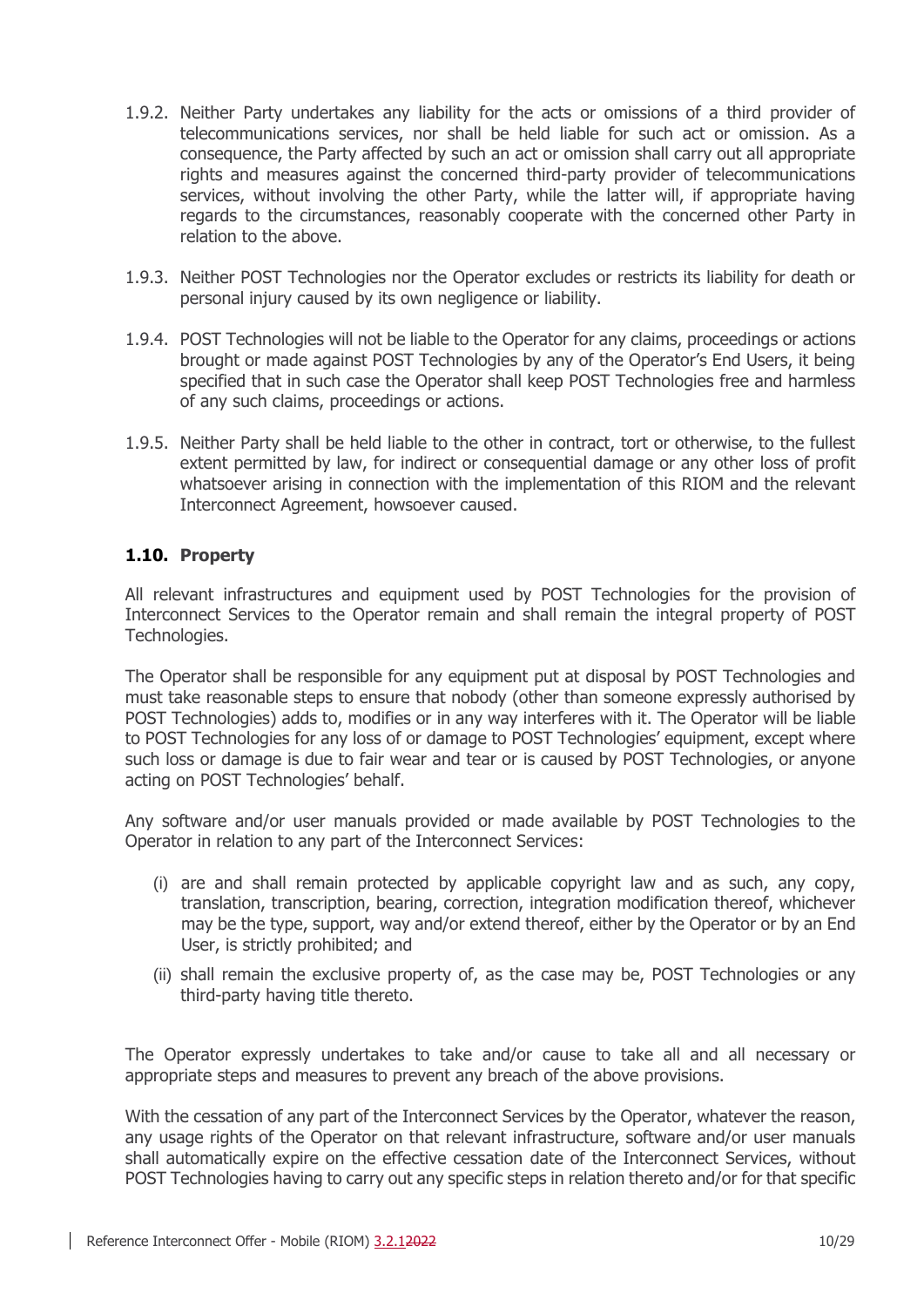purpose and without prejudice to the right of POST Technologies to recover any physical elements that are its property.

## <span id="page-10-0"></span>**1.11. Information Exchange, Confidentiality**

- 1.11.1.In order to implement the RIO and the Interconnect Agreement, POST Technologies and the Operator will have to exchange information and the disclosing Party undertakes to use reasonable endeavours to ensure that the information disclosed is correct to the best of its knowledge at the time of such information provision.
- 1.11.2.The POST Technologies Staff is under professional secrecy. This legal obligation binds the personnel to secrecy concerning the Operator, as well as its services and data (including those of its End Users).
- 1.11.3.With respect to each and any Confidential Information provided by either Party (the "Disclosing Party") to the other (the "Receiving Party") in relation to this Agreement, the Receiving Party undertakes to:
	- (i) hold such Confidential Information in confidence and protect it with the same degree of care with which it protects its own Confidential Information of equivalent importance, but in no event less than reasonable care;
	- (ii) use such Confidential Information only in pursuance of its business relationship with the other Party and its Affiliates as well as in relation to the Interconnect Agreement and/or the Interconnect Services;
	- (iii) not copy or otherwise duplicate in whatever form and on whatever support or mean either known or unknown to date (e.g. in written, pictorial, electronically stored or other tangible form) such Confidential Information or knowingly allow anyone else to access, copy or otherwise duplicate any of such Confidential Information under its control without the Disclosing Party's prior written approval (which shall not be unreasonably refused, delayed or conditioned), except as regards to Authorised Persons as defined below;
	- (iv) restrict access to and disclosure of such Confidential Information solely to those of its employees (including its management and directors), external advisors and/or consultants and any of those of its Affiliates and/or of those of its Subcontractors with a strict need to know and directly involved in the implementation of this Agreement and/or in the provision of any part(s) of the Services (collectively the "Authorised Person(s)"), and not to disclose Confidential Information to any third parties (including, without limitation, any of its other agents, consultants and/or subcontractors not being Authorised Persons); as well as
	- (v) require that all Authorised Persons to which access to the Confidential Information has been or will be granted or given duly agree to maintain the confidentiality thereof, and specifically to comply with the provisions set forth herein by contract, work rules or other appropriate methods at the Receiving Party's option; and
	- (vi) not analyse or reverse engineer for composition of any Confidential Information, nor assist others to disassemble, decompile, reverse engineer or otherwise attempt to recreate the Confidential Information.
- 1.11.4.Each Party shall take all reasonable steps and measures to:
	- (i) avoid disclosure, dissemination and more generally unauthorised access to or use of Confidential Information, which shall comply with the measures it usually takes to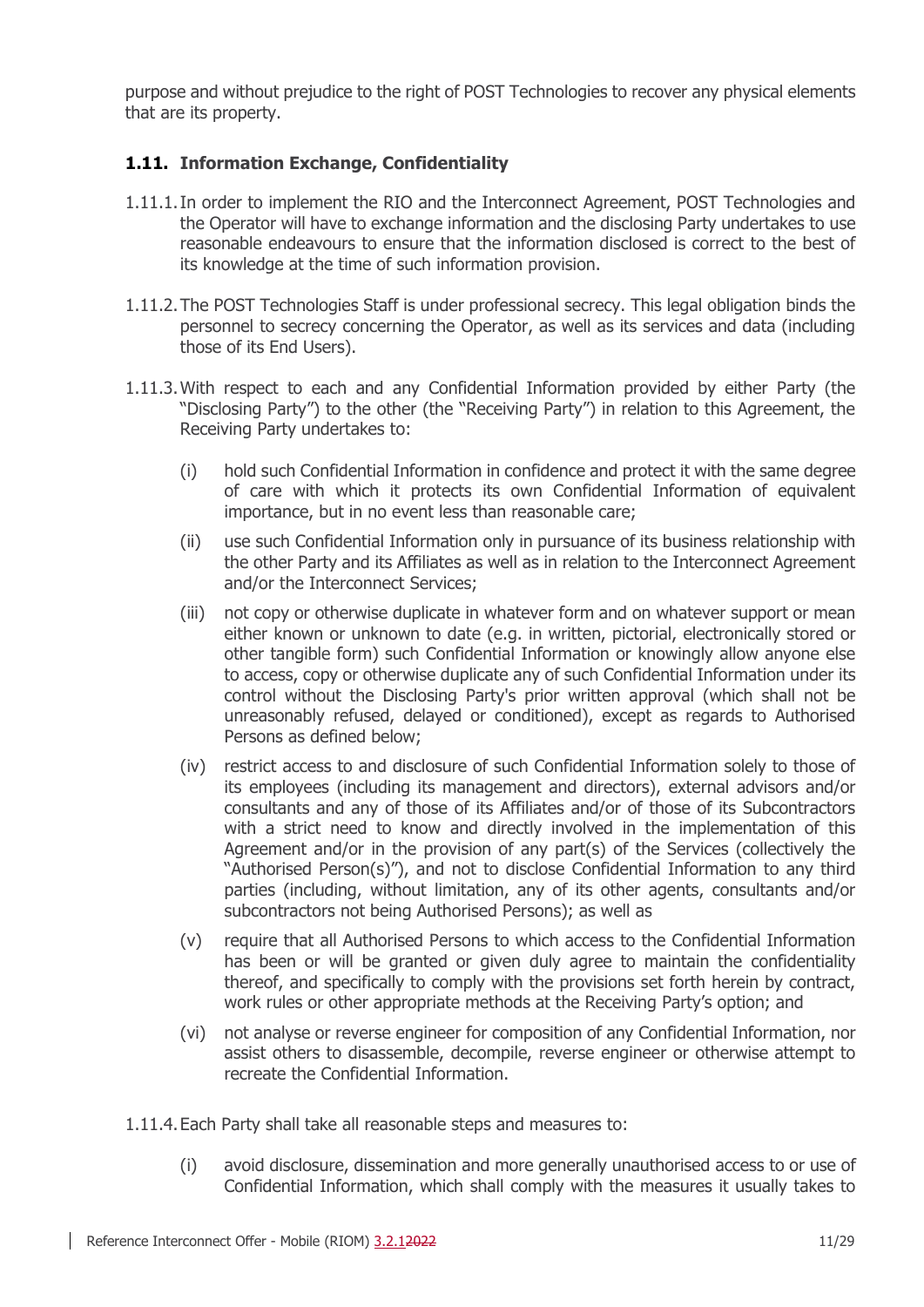protect its own confidential information or its information of a similar nature and in any case take not less than reasonable care; and

- (ii) segregate Confidential Information from third parties' confidential materials, in particular to prevent commingling; and
- (iii) at its sole expense and including but not limited to court proceedings, to restrict its Authorized Persons from prohibited or unauthorized disclosure or use of the Confidential Information as well as to make each of them sign individual secrecy commitments at least equivalent to those contained in the Interconnect Agreement.
- 1.11.5.This Article [1.11](#page-10-0) shall nevertheless not prevent or refrain any Party from complying with its legal information obligations.
- 1.11.6.The Receiving Party may in particular disclose Confidential Information to European or national competent governmental or administrative authorities to the extent strictly necessary to ensure compliance with any law. In case Confidential Information is to be communicated pursuant to the requirement of law, regulation, judgment, order from any competent administrative authority or judicial body and/or request for the needs of any proceedings with any courts or administrative authorities, having the right to request the disclosure of such a Confidential Information, the Receiving Party shall, to the extent permitted by any applicable law or the relevant regulation, authority or body, notify such request for disclosure to the Disclosing Party without undue delay upon receipt thereof so that the Disclosing Party may, at its sole discretion and costs, seek protective order, confidential treatment and/or other appropriate remedy.

In any case, the Receiving Party shall be entitled to disclose such Confidential Information as strictly requested by the relevant authority, provided it duly specifies to the said authority at the time of such disclosure the confidential nature of such Confidential Information and takes all relevant steps to ensure due protection thereof to the widest extent possible.

- 1.11.7.The Receiving Party shall notify to the Disclosing Party, immediately upon discovery or knowledge thereof, any unauthorised use, access and/or disclosure of any Confidential Information or any other breach of this Article [1.11](#page-10-0) and undertakes in such a case to (i) reasonably cooperate with and support the Disclosing Party and/or its Affiliates to protect its/their rights and when relevant to regain possession of such Confidential Information as well as to mitigate the consequences of such unauthorised use, access and/or disclosure, to (ii) take out and achieve without undue delay all appropriate and relevant steps and measures to prevent further unauthorised use, access and/or disclosure of the Confidential Information or part thereof and to (iii) take appropriate defensive measures against any claim of infringement, in accordance with the reasonable instructions of the Disclosing Party.
- 1.11.8.All Confidential Information shall remain the property of the Disclosing Party and/or as relevant of the owner of the concerned Confidential Information.
- 1.11.9.The Parties agree that the provisions strictly relating to confidentiality set forth in this Article [1.11](#page-10-0) shall survive any termination of the Interconnect Agreement, whichever may be the ground, for a three years (3) period as from the effective termination date of the Interconnect Agreement.
- 1.11.10. The Parties hereby declare and warrant that they comply with data protection and privacy laws, and any other laws in relation to the Interconnect Services, to the extent applicable to them. Each Party particularly undertakes to (i) comply with the legislation in force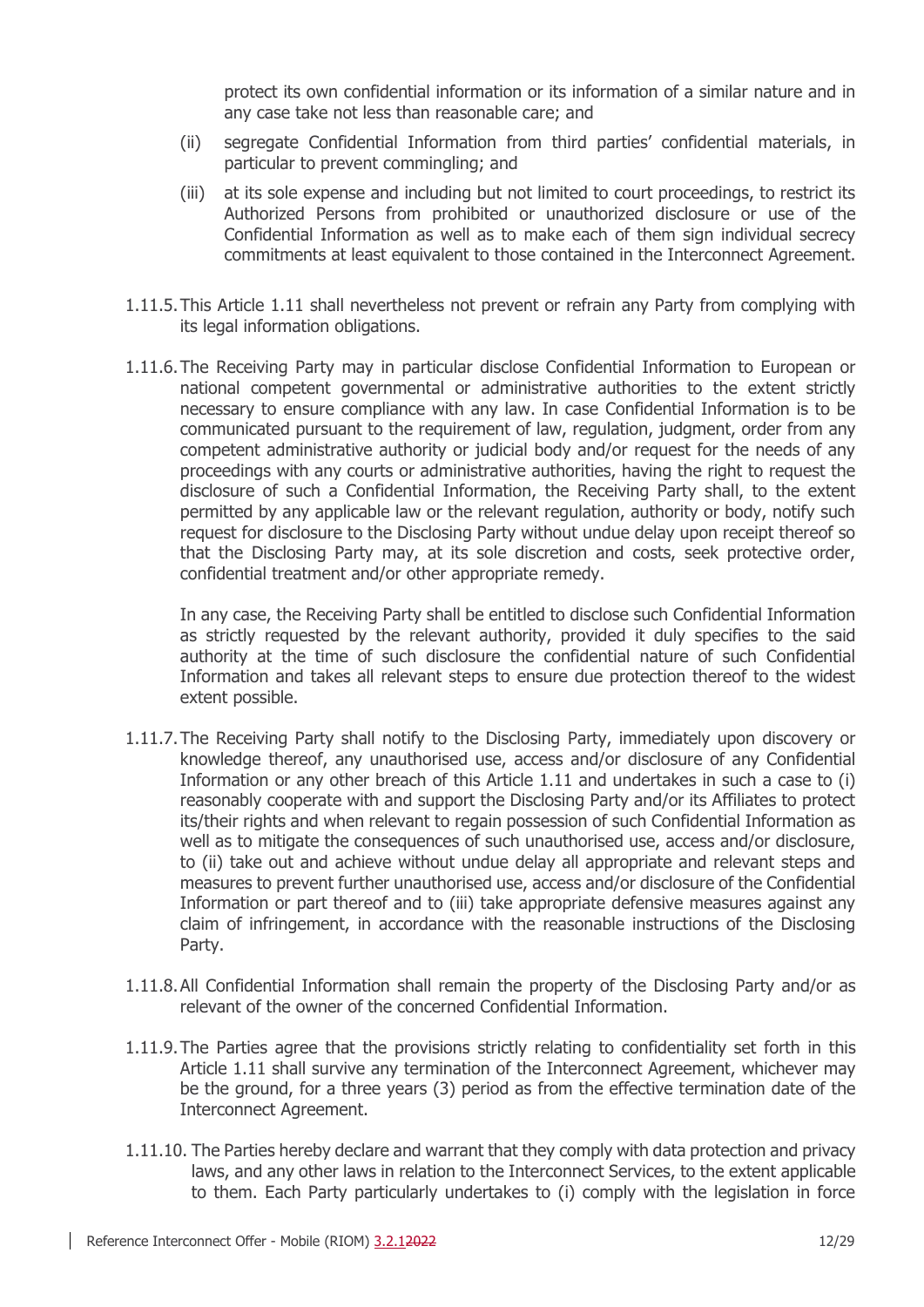relating to personal data protection and computer security, including in particular the Regulation (EU) 2016/679 of the European Parliament and of the Council of  $27<sup>th</sup>$  April 2016 on the protection of natural persons with regard to the processing of personal data and on the free movement of such data, and repealing Directive 95/46/EC (General Data Protection Regulation), the law of 1 August 2018 on the organization of the National Commission for Data protection as well as the amended law of 30 May 2005 on the protection of privacy in the electronic communications sector (ii) hold and maintain such security infrastructure and organization as relevant or necessary to comply with and reasonably carry out its rights and obligations pursuant to this Agreement under optimum safety condition and in compliance with applicable laws.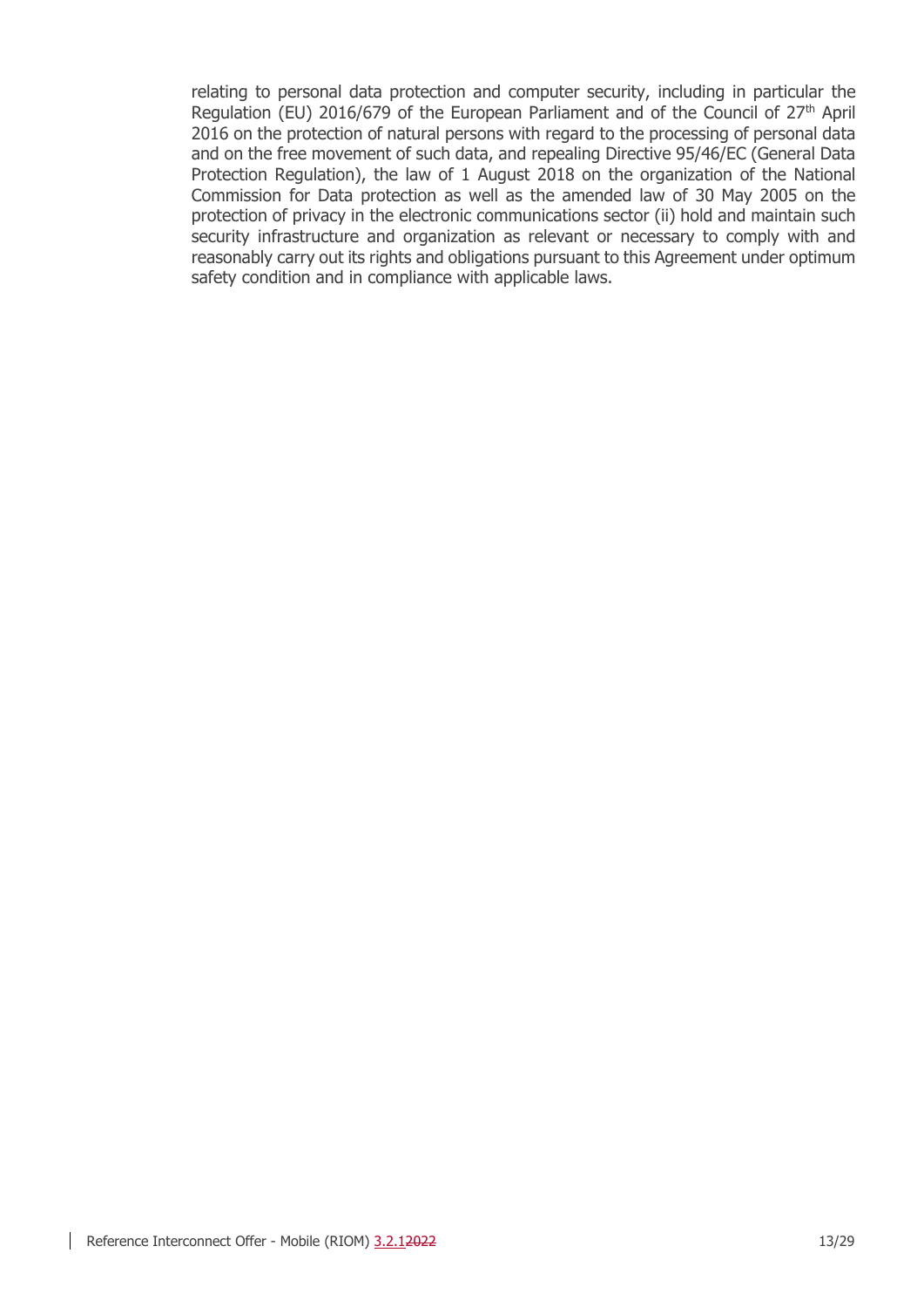## **2. RIOM Operational Terms**

## **2.1. The Interconnect Services shall:**

- (i) be provided by POST Technologies to an Operator in accordance with the terms and conditions of this RIOM;
- (ii) consist of and include the provisioning by POST Technologies to an Operator of:
	- a. service to enable the Operator to terminate voice calls on POST Technologies' mobile voice network and to its connected End Users using National Numbers registered to POST Technologies' Network,
	- b. interconnection between POST Technologies' and the Operator's network at specified interconnection points for the handover of the aggregated voice traffic flows for the terminating access services provided to the Operator in the context of this RIOM, or
	- c. maintenance and fault clearance for the provided services.

## **2.2. Quality of Service**

The quality of the service as set out in paragraph [4.3](#page-23-1) of [Schedule 4](#page-21-0) shall apply to the provision of the Interconnect Services, but shall not apply in case of any Force Majeure event.

#### **2.3. System Protection**

Each Party is responsible for the safe operation of its respective system and shall take all reasonable and necessary steps and measures in its operation, implementation and maintenance to ensure that its system does not

- (i) endanger the safety or health of employees, contractors, agents or End Users of the other Party, nor
- (ii) damage, interfere with or cause any deterioration in the operation of the other Party's system or a third-party operator's system.

## **2.4. Configuration and Technical Constraints**

- 2.4.1. Interconnection Link Services and Terminating Access Services will be provided in accordance with the technical constraints specified in [Schedule 2,](#page-19-0) [Schedule 3](#page-20-0) and [Schedule](#page-21-0)  [4.](#page-21-0)
- 2.4.2. POST Technologies shall in no case be liable for any shortage of capacity on the Interconnection Links due to inadequate dimensioning or forecasting by the Operator.

## <span id="page-13-0"></span>**2.5. Scheduled System Alteration**

2.5.1. Scheduled system alteration with major impact

When POST Technologies wants to make a system alteration which may reasonably have a major impact on the proper provision of the Interconnect Services under this RIOM to one or several Operator(s), it shall give to the concerned Operator(s) a minimum six (6)-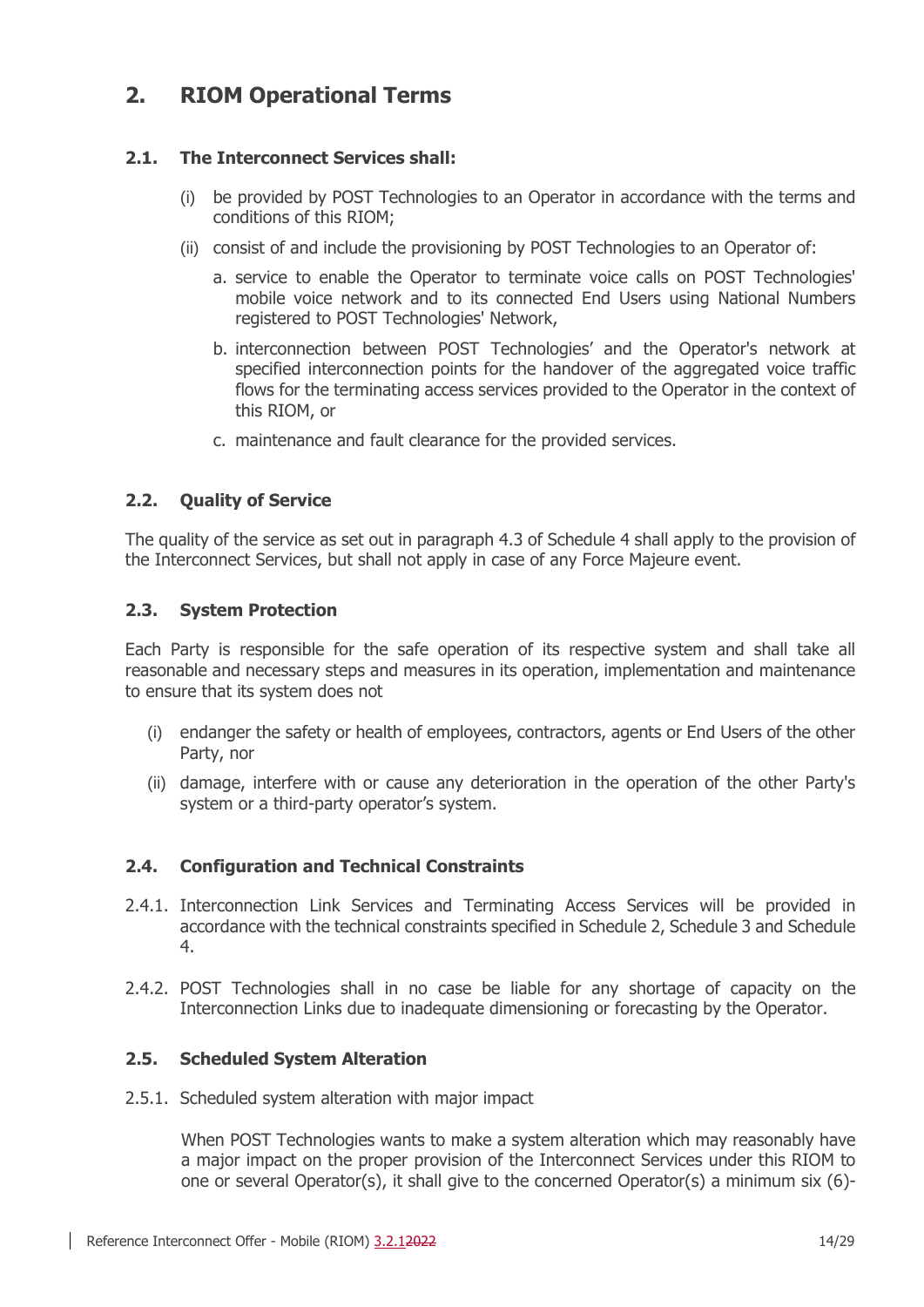month written notice prior to the foreseen date of the anticipated system alteration, which shall specify the technical details of the contemplated system alteration and the foreseen date of the said anticipated system alteration.

Following such notification, POST Technologies shall provide to the Operator additional information, as the Operator may reasonably request, including, to the extent reasonably practicable, the potential impact thereof on the service(s) provided by the Operator to the End Users.

2.5.2. Scheduled system alteration without major impact

When POST Technologies wants to make a system alteration which may reasonably not have a major impact on the proper provision of the Interconnect Services under this RIOM to one or several Operator(s), it shall give to the concerned Operator(s) a prior notice having regards to the circumstances which shall in no case be less than three (3) business days prior to the foreseen date of the said anticipated system alteration. Such notification shall specify the technical details of the contemplated system alteration, the foreseen date of the related works and the reasonably foreseeable impact of the said works on the Interconnect Services provisioning.

### **2.6. Works or Intervention due to a POST Technologies Network Failure or an Emergency Case**

In case POST Technologies has to intervene on its network further to a network failure or an emergency case, POST Technologies will do its best efforts to limit the time of its intervention having a possible impact on the provisioning of the Interconnect Services to the reasonable minimum time having regards to the circumstances. In any case, POST Technologies will inform the Operators of such an intervention as soon as reasonably possible, while the restoration of the service provisioning on POST Technologies' network shall be the priority.

## **2.7. Coordination between the Parties**

- 2.7.1. POST Technologies will put into place entities in order to manage provisioning of the Interconnect Services, which will be accessible from 8:00 to 12:00 and from 13:00 to 17:00 from Monday to Friday, except on legal, public and usage holidays in Luxembourg, while entities in charge of maintenance and fault repair of the Interconnect Services will be accessible 24 hours a day, 7 days a week, including legal, public and usage holidays in Luxembourg.
- 2.7.2. The contact details of these entities will be published on POST Technologies' Website and shall be the exclusive contact points for any and all Operator's handling questions regarding the operational management of the Interconnect Services.
- 2.7.3. The Operator undertakes to (i) contact only POST Technologies' contact points as specified here above and to (ii) provide its own contact points for the management of Interconnect Services, including for questions regarding operational subjects.
- 2.7.4. POST Technologies' and the concerned Operator's respective contact points in relation to this RIOM and to the provision and maintenance of the Interconnect Services are or, as the case may be, will be specified in the concerned Interconnect Agreement. In addition, POST Technologies will publish its contact points on POST Technologies' Website, while the later version thereof shall always prevail over older ones.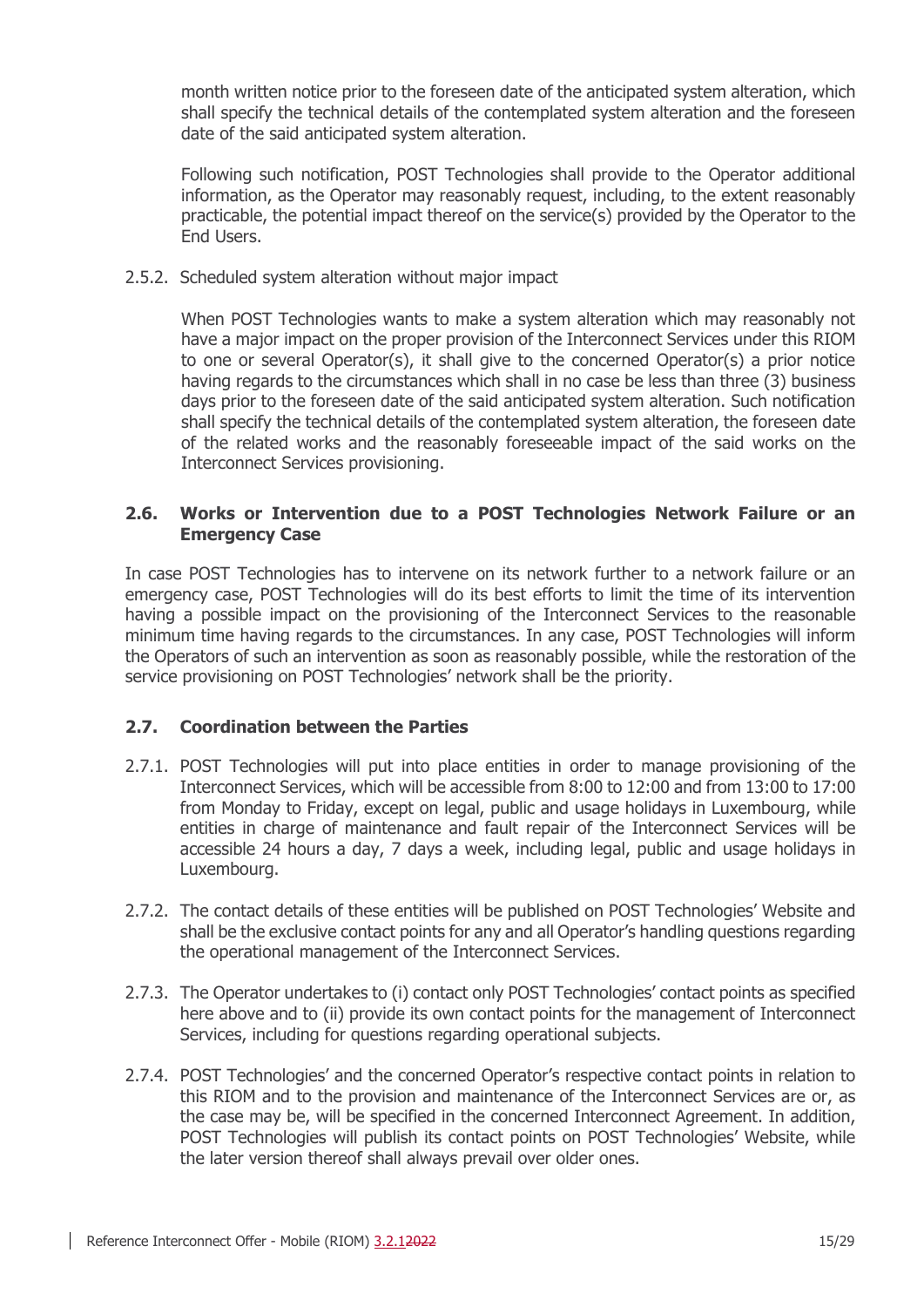## <span id="page-15-0"></span>**3. Procedure for reaching an Interconnect Agreement**

Interconnect Agreements will be negotiated and entered into, based on the standard terms and conditions, pursuant to and in compliance with the applicable legislation and POST Technologies shall endeavour its best efforts to conclude an Interconnect Agreement in no less than fifteen (15) days after receipt of a valid request.

Any request for entering into an Interconnect Agreement with POST Technologies under this RIOM must be made in writing and per registered mail to the following address:

## **POST Technologies**

Wholesale and Corporate Functions L-2999 Luxembourg Tel: +352 49 91 1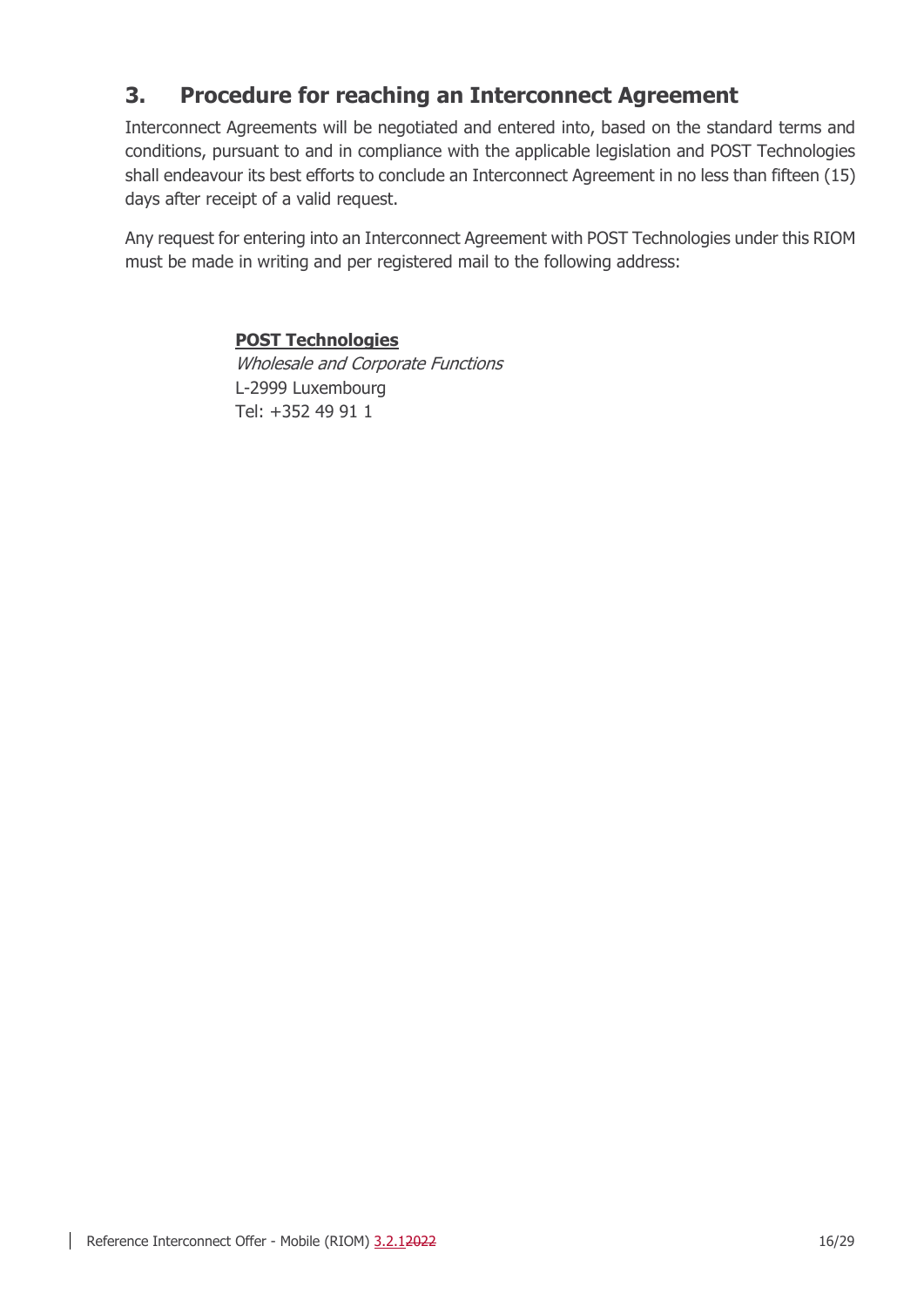## <span id="page-16-0"></span>**Schedule 1 Glossary**

| Call                                                           | The establishment of a connection through a telecommunications network<br>and the transmission and the delivery of a signal from the terminal on which<br>this signal was generated to the terminal to which this signal is addressed or<br>to a network platform or any other facility giving an automatic answer in those<br>cases where the connection cannot be established.                                                                                                                                                                                                                                                                                                                                                                                                                                                                                                                                                                                                                                                                                                                                                                                                                                                                                                                                                                                                                                                                                                                                                                                                                                                                                                                                                                                                                                                                                                                                                                                                                 |  |  |
|----------------------------------------------------------------|--------------------------------------------------------------------------------------------------------------------------------------------------------------------------------------------------------------------------------------------------------------------------------------------------------------------------------------------------------------------------------------------------------------------------------------------------------------------------------------------------------------------------------------------------------------------------------------------------------------------------------------------------------------------------------------------------------------------------------------------------------------------------------------------------------------------------------------------------------------------------------------------------------------------------------------------------------------------------------------------------------------------------------------------------------------------------------------------------------------------------------------------------------------------------------------------------------------------------------------------------------------------------------------------------------------------------------------------------------------------------------------------------------------------------------------------------------------------------------------------------------------------------------------------------------------------------------------------------------------------------------------------------------------------------------------------------------------------------------------------------------------------------------------------------------------------------------------------------------------------------------------------------------------------------------------------------------------------------------------------------|--|--|
| Calling<br>Line<br>Identification (CLI)                        | The CLI is the number of the calling user conveyed by each Operator's<br>network for each call, it may also be provided by the network or partly by the<br>calling user. This information is flagged either as "network-provided" or as<br>"user provided, verified and passed". If the verification of a user provided CLI<br>fails, the network-provided CLI will be transmitted.                                                                                                                                                                                                                                                                                                                                                                                                                                                                                                                                                                                                                                                                                                                                                                                                                                                                                                                                                                                                                                                                                                                                                                                                                                                                                                                                                                                                                                                                                                                                                                                                              |  |  |
| Calling<br>Line<br>Identification<br>Presentation (CLIP)       | Supplementary service provided for in ITU-T Recommendation I.251.3.                                                                                                                                                                                                                                                                                                                                                                                                                                                                                                                                                                                                                                                                                                                                                                                                                                                                                                                                                                                                                                                                                                                                                                                                                                                                                                                                                                                                                                                                                                                                                                                                                                                                                                                                                                                                                                                                                                                              |  |  |
| Line<br>Calling<br><b>Identification Restriction</b><br>(CLIR) | Supplementary service provided for in ITU-T Recommendation I.251.4.                                                                                                                                                                                                                                                                                                                                                                                                                                                                                                                                                                                                                                                                                                                                                                                                                                                                                                                                                                                                                                                                                                                                                                                                                                                                                                                                                                                                                                                                                                                                                                                                                                                                                                                                                                                                                                                                                                                              |  |  |
| Codec                                                          | Device or computer program for encoding or decoding a digital data stream<br>or signal                                                                                                                                                                                                                                                                                                                                                                                                                                                                                                                                                                                                                                                                                                                                                                                                                                                                                                                                                                                                                                                                                                                                                                                                                                                                                                                                                                                                                                                                                                                                                                                                                                                                                                                                                                                                                                                                                                           |  |  |
| Confidential Information                                       | Includes, without limitation,<br>all non-public information relating the technology, infrastructure,<br>а.<br>customers, business plans and business models, tariffs and prices,<br>promotional and marketing activities, strategy, finances, and other<br>business affairs, possible routes, needs, constraints and/or requirements,<br>offers and/or potential or possibly involved Subcontractors or providers<br>relating to any Party and/or its Affiliates;<br>all third party information that the concerned Party and its Affiliates are<br>b.<br>obliged to keep confidential; as well as<br>any possible combination of any of the above<br>C.<br>and excludes information which<br>was in the legitimate possession of the Receiving Party (as defined below)<br>a.<br>at the time of its disclosure by the Disclosing Party (as defined below) or<br>corresponds in substance to information developed by the Receiving<br>Party, as it can be demonstrated on the basis of previously existing<br>documents, and which was not previously acquired from the Disclosing<br>Party on a confidential basis;<br>was in the public domain at the time of its disclosure by the Disclosing<br>b.<br>Party to the Receiving Party, as it can be demonstrated on the basis of<br>published documents which were generally available prior to the<br>disclosure of the relevant information;<br>is considered to be part of the public domain subsequent to its disclosure<br>C.<br>by the Disclosing Party to the Receiving Party, as it can be demonstrated<br>on the basis of documents which were published and are generally<br>available through no act or failure to act of the Receiving Party; and<br>d. was disclosed by a third party to the Receiving Party without restriction<br>on disclosure or use, unless the Receiving Party had actual knowledge<br>that the third party acquired possession of it unlawfully or by a breach of<br>contract or a fiduciary relationship. |  |  |
| <b>EEA</b>                                                     | European Economic Area, which includes all EU countries as well as Iceland,<br>Liechtenstein and Norway (status on 1st March 2021)                                                                                                                                                                                                                                                                                                                                                                                                                                                                                                                                                                                                                                                                                                                                                                                                                                                                                                                                                                                                                                                                                                                                                                                                                                                                                                                                                                                                                                                                                                                                                                                                                                                                                                                                                                                                                                                               |  |  |
| <b>End User</b>                                                | Any natural or legal person with whom an operator has entered into an<br>agreement for the provision of publicly available telecommunication services                                                                                                                                                                                                                                                                                                                                                                                                                                                                                                                                                                                                                                                                                                                                                                                                                                                                                                                                                                                                                                                                                                                                                                                                                                                                                                                                                                                                                                                                                                                                                                                                                                                                                                                                                                                                                                            |  |  |
| Force Majeure                                                  | A force majeure event as defined in the GTCS of POST Technologies                                                                                                                                                                                                                                                                                                                                                                                                                                                                                                                                                                                                                                                                                                                                                                                                                                                                                                                                                                                                                                                                                                                                                                                                                                                                                                                                                                                                                                                                                                                                                                                                                                                                                                                                                                                                                                                                                                                                |  |  |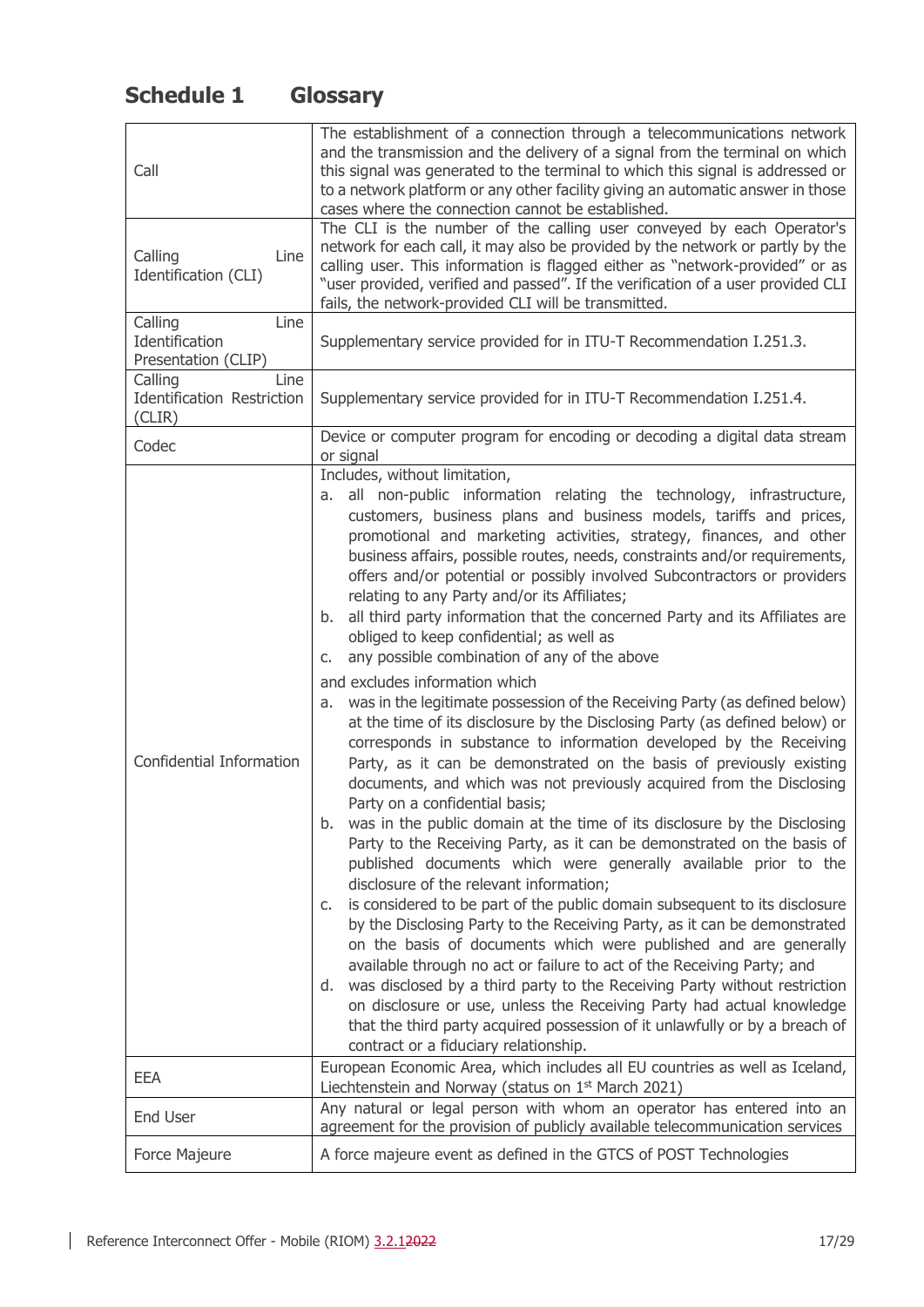| G.711                                                  | ITU-T standard for audio companding primarily used in telephony.                                                                                                                                                                                                                                                                                              |
|--------------------------------------------------------|---------------------------------------------------------------------------------------------------------------------------------------------------------------------------------------------------------------------------------------------------------------------------------------------------------------------------------------------------------------|
| G.722                                                  | ITU-T standard 7 kHz Wideband audio codec operating at 48, 56 and 64<br>kbit/s.                                                                                                                                                                                                                                                                               |
| <b>GTCS</b>                                            | POST Technologies' General Terms and Conditions for Sale in force, which<br>can be consulted on POST Technologies' Website.                                                                                                                                                                                                                                   |
| <b>ILR</b>                                             | Institut Luxembourgeois de Régulation, the national regulatory authority in<br>Luxembourg, in particular in the field of electronic communications networks<br>and services                                                                                                                                                                                   |
| Intellectual<br>Property<br><b>Rights</b>              | Means all rights in inventions, patents, copyrights, design rights, trademarks<br>and trade names, trade secrets, know-how and other rights having a similar<br>effect (whether registered or unregistered) and all applications for the same<br>anywhere in the world                                                                                        |
| <b>Interconnect Agreement</b>                          | The agreement that must be concluded between POST Technologies and the<br>Operator in order to make the terms of the RIOM binding upon the Operator<br>In view of the provision of Interconnect Services by POST Technologies and<br>any specific services and features ancillary to the Interconnect Services if<br>expressly agreed therein by the Parties. |
| Interconnect Service(s)                                | Refers to the following services as described in this RIOM :<br>(i) Terminating Access Services as referred to in Schedule 3<br>(ii) Interconnection Link Services as described in Schedule 4                                                                                                                                                                 |
| Interconnection                                        | The interconnection with POST Technologies, as defined by ILR regulation<br>referenced ILR/T21/2.                                                                                                                                                                                                                                                             |
| <b>Interconnection Link</b>                            | A Link between a POST Technologies Access Point and an Operator Access<br>Point for the provision of Interconnection traffic.                                                                                                                                                                                                                                 |
| International<br>Public<br>Telecommunication<br>Number | Defined as in ITU-T Recommendation E.164.                                                                                                                                                                                                                                                                                                                     |
| IP                                                     | <b>Internet Protocol</b>                                                                                                                                                                                                                                                                                                                                      |
| Link                                                   | Set of telecommunications facilities necessary to establish one or more<br>transmission paths between two locations.                                                                                                                                                                                                                                          |
| National<br>(Significant)<br>Number                    | Defined as in ITU-T Recommendation E.164.                                                                                                                                                                                                                                                                                                                     |
| Operator                                               | Any legal or natural person operating telecommunications networks and/or<br>providing telecommunications services in Luxembourg as approved by the ILR<br>and having entered into an Interconnect Agreement with POST Technologies                                                                                                                            |
| <b>Operator Access Point</b>                           | The physical interface within the Operator's System at which the<br>Interconnection Services can be delivered.                                                                                                                                                                                                                                                |
| Parties                                                | Collectively POST Technologies and the Operator as specified in the relevant<br><b>Interconnect Agreement</b>                                                                                                                                                                                                                                                 |
| Party                                                  | As the case may be, either POST Technologies or the Operator as specified in<br>the relevant Interconnect Agreement                                                                                                                                                                                                                                           |
| POI                                                    | The physical point on the Interconnection Link where the telecommunications<br>network of POST Technologies and the Operator's System are interconnected.<br>The POI is the boundary between POST Technologies' and the Operator<br>domains of responsibility.                                                                                                |
| POST Luxembourg                                        | Name used in all its commercial relationships by the "Entreprise des Postes et<br>Télécommunications, an autonomous "Etablissement Public" created by the<br>"Loi du 10 août 1992 portant création de l'Entreprise des Postes et<br>Télécommunications" as further modified.                                                                                  |
| POST Technologies                                      | Telecommunications division of POST Luxembourg                                                                                                                                                                                                                                                                                                                |
| <b>POST</b><br>Technologies'<br><b>Access Point</b>    | The physical interface within POST Technologies' System from which the<br>Interconnection Services can be obtained.                                                                                                                                                                                                                                           |
| <b>POST</b><br>Technologies'<br><b>Network</b>         | Collection of all terminal nodes, links and intermediate which are connected<br>so as to enable telecommunication between all terminals. Includes POST<br>Technologies' passive network (copper and fibre network) as well as POST<br>Technologies' active transport network (access network, backbone).                                                      |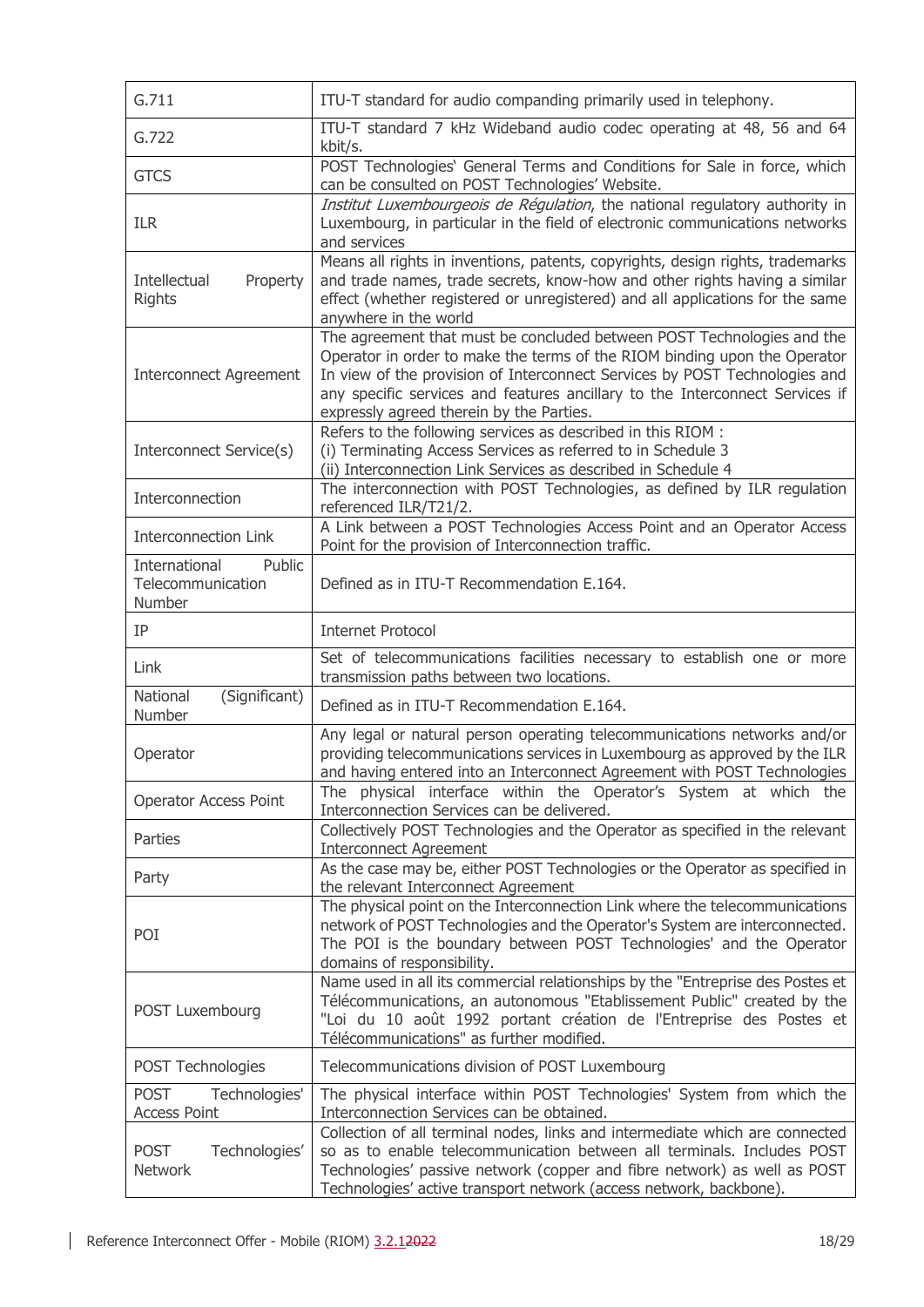| <b>POST</b><br>Technologies'<br>Website | Refers to POST Technologies' website for operators<br>http://www.posttechnologies.lu/en/operators                                                                                                                                                                                                                                                                                                                                                              |
|-----------------------------------------|----------------------------------------------------------------------------------------------------------------------------------------------------------------------------------------------------------------------------------------------------------------------------------------------------------------------------------------------------------------------------------------------------------------------------------------------------------------|
| <b>RCO</b>                              | Reference Co-location Offer                                                                                                                                                                                                                                                                                                                                                                                                                                    |
| Regulation 14/177/ILR                   | The ILR regulation referenced 14/177/ILR, dated August 28, 2014 and titled:<br>« Règlement 14/177/ILR du 28 août 2014 concernant les procédures à suivre<br>par un opérateur identifié comme puissant sur le marché dans le cadre de<br>l'obligation de publication d'une offre de référence », as may be subsequently<br>amended or replaced in whole or in part.                                                                                             |
| Regulation ILR/T17/9                    | The ILR regulation referenced ILR/T17/9, dated August 9, 2017 and titled:<br>« Règlement ILR/T17/9 du 9 août 2017 relatif aux exigences techniques et<br>opérationnelles minimales requises pour l'interconnexion en mode IP pour la<br>voix sur les réseaux téléphoniques publics individuels en position déterminée<br>- secteur communications électroniques », as may be subsequently amended<br>or replaced in whole or in part.                          |
| Regulation ILR/T21/2                    | The ILR regulation referenced ILR/T21/2, dated January 20, 2021 and<br>titled:« Règlement ILR/T21/2 du 18 janvier 2021 portant sur la définition du<br>marché pertinent de la fourniture en gros de terminaison d'appel vocal sur<br>réseaux mobiles individuels (marché 2/2014), l'identification des opérateurs<br>puissants sur ce marché et les obligations leur imposées à ce titre », as may<br>be subsequently amended or replaced in whole or in part. |
| Regulation EU 2021/654                  | Commission Delegated Regulation (EU) 2021/654 of 18 December 2020<br>supplementing Directive (EU) 2018/1972 of the European Parliament and<br>of the Council by setting a single maximum Union-wide mobile voice<br>termination rate and a single maximum Union-wide fixed voice<br>termination rate                                                                                                                                                           |
| RIOM Tariff(s)                          | Any tariff applicable to any part of the Interconnect Service(s) as specified in<br>Schedule 5 of this RIOM.                                                                                                                                                                                                                                                                                                                                                   |
| <b>RIOM</b>                             | Reference Interconnect Offer - Mobile                                                                                                                                                                                                                                                                                                                                                                                                                          |
| <b>ROLLS</b>                            | Reference Offer for Leased Line Services                                                                                                                                                                                                                                                                                                                                                                                                                       |
| <b>TDM</b>                              | Time Division Multiplexing                                                                                                                                                                                                                                                                                                                                                                                                                                     |
| <b>Technical Information</b>            | Documentation about the technical characteristics related to this RIOM.                                                                                                                                                                                                                                                                                                                                                                                        |
| Working Day(s)                          | Any day of the week in Luxembourg under exclusion of Saturday, Sunday as<br>well as any public, statutory or bank holiday in the Grand-Duchy of<br>Luxembourg.                                                                                                                                                                                                                                                                                                 |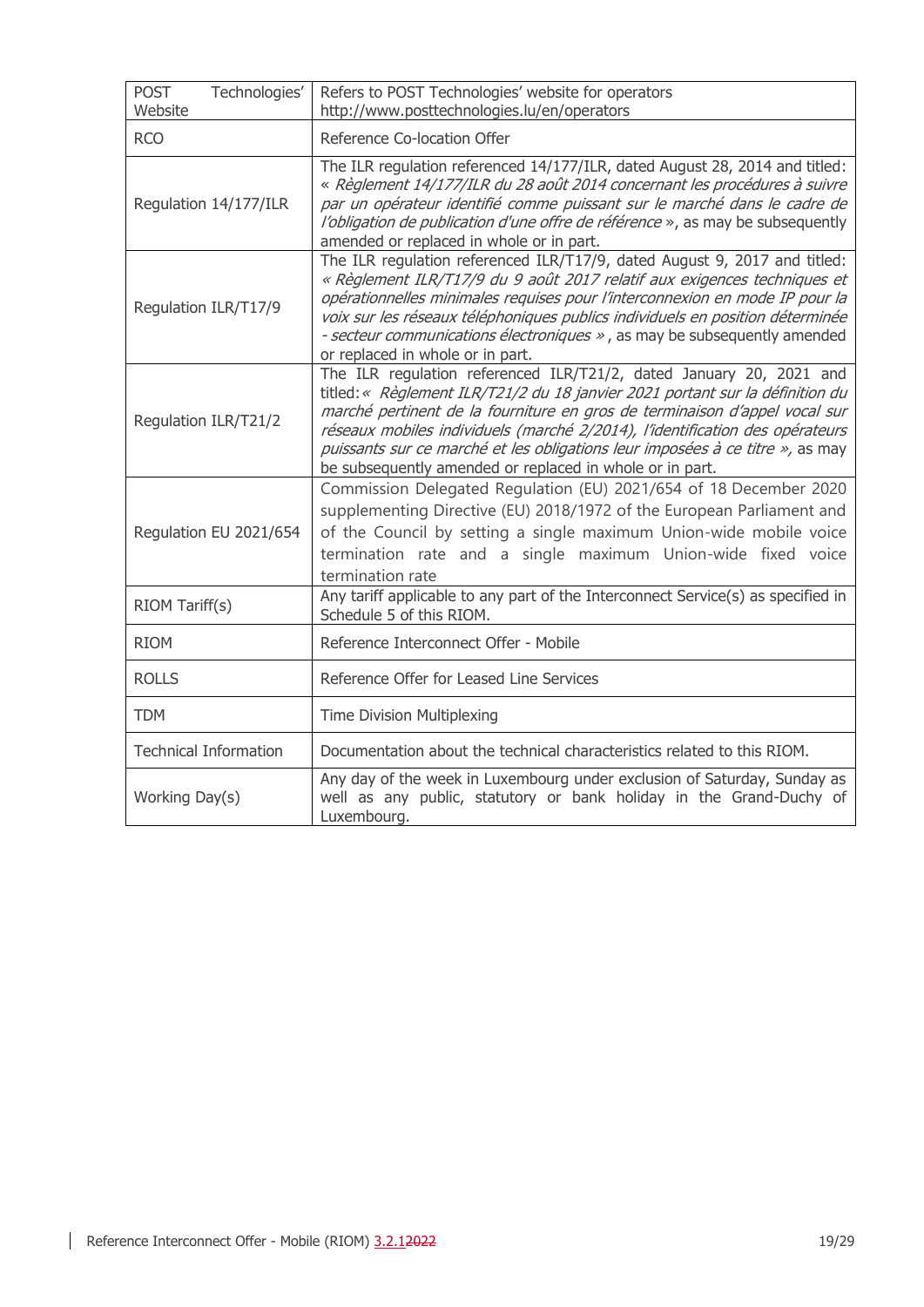## <span id="page-19-0"></span>**Schedule 2 Interconnection Architecture**

## <span id="page-19-1"></span>**2.1. National Interconnection Sites**

POST Technologies has defined specific sites for use as national Interconnection Access Points on grounds of their optimal network integration. These are existing POST Technologies sites, containing relevant switching and transmission equipment with all digital functionality for national mobile traffic.

IP interconnections based on SIP signalling protocols available at:

- interconnection point 1: 10, rue d'Epernay L-1490 Luxembourg-Gare
- interconnection point 2: 2, rue du Fort Thüngen L-1499 Luxembourg-Kirchberg

The Operator can either use both Interconnection Access Points or select the Interconnection Access Point at which it wants to interconnect its system.

IP Interconnection will be supplied in compliance with Regulation ILR/T17/9 regarding the minimal technical and operational requirements for IP based Voice Interconnections on public telephony networks.

In case of national interconnections, the offered Interconnect Services relate to all voice calls terminated on POST Technologies mobile network towards a number dedicated to mobile telephony services as assigned by the regulator according to the National Numbering Plan.

Operators not present within the co-location facilities at the aforementioned sites can request a quote for additional Ethernet/IP lines to extend the interconnection to a site of their choice within Luxembourg.

## <span id="page-19-2"></span>**2.2. System Alteration**

If POST Technologies wishes to make a system alteration, it shall give the Operator and the ILR no less than 6 months written notice prior to the date of the anticipated system alteration. The notice shall specify the technical details of the system alteration and the date of the anticipated system alteration. Following such notification, POST Technologies shall supply to the Operator such information as the Operator may reasonably request, including, to the extent reasonably practicable, the potential impact on the service provided by the Operator to the End Users.

## <span id="page-19-3"></span>**2.3. Standards**

Where relevant for interconnection with POST Technologies, the following hierarchy of standards and procedures will apply:

- Any legal requirements (incl. requirements defined via requiation issued by the ILR)
- ETSI standards
- ITU-T Recommandations
- National standards
- Any other international standards

The signalling system for IP interconnections will be based on the SIP protocol and comply with the regulations as issued by the ILR.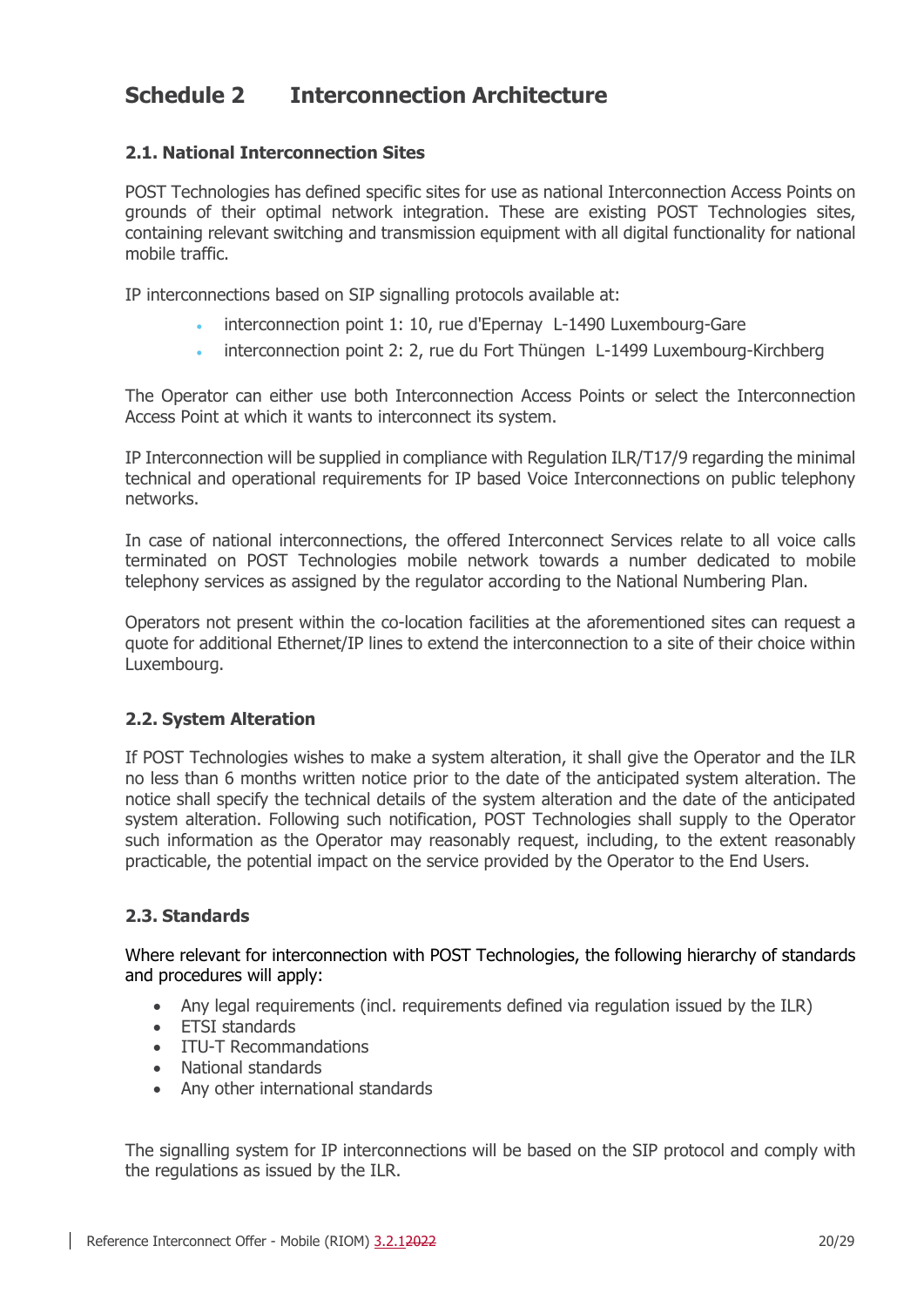## <span id="page-20-0"></span>**Schedule 3 The Terminating Access Service**

The Terminating Access Service conveys a Call handed over from the Operator's System, at a in POST Technologies Access Point for termination on any national number allocated in POST's mobile Network. Tariffs may be different for different categories of services identified by different number ranges.

The tariffs applied by POST Technologies for the provision of the Terminating Access Service to mobile numbers, including ported numbers are indicated in [Schedule 5.](#page-24-1) Only calls that have been setup successfully and answered will be charged. The charging time starts with the answering signal and ends with the first clear signal generated either by the calling or the called party.

Whenever CLI is transferred to the telecommunications network of POST Technologies, POST Technologies will not communicate such CLI to an end-user if such CLI is marked as CLIR, unless the call is directed to an emergency number.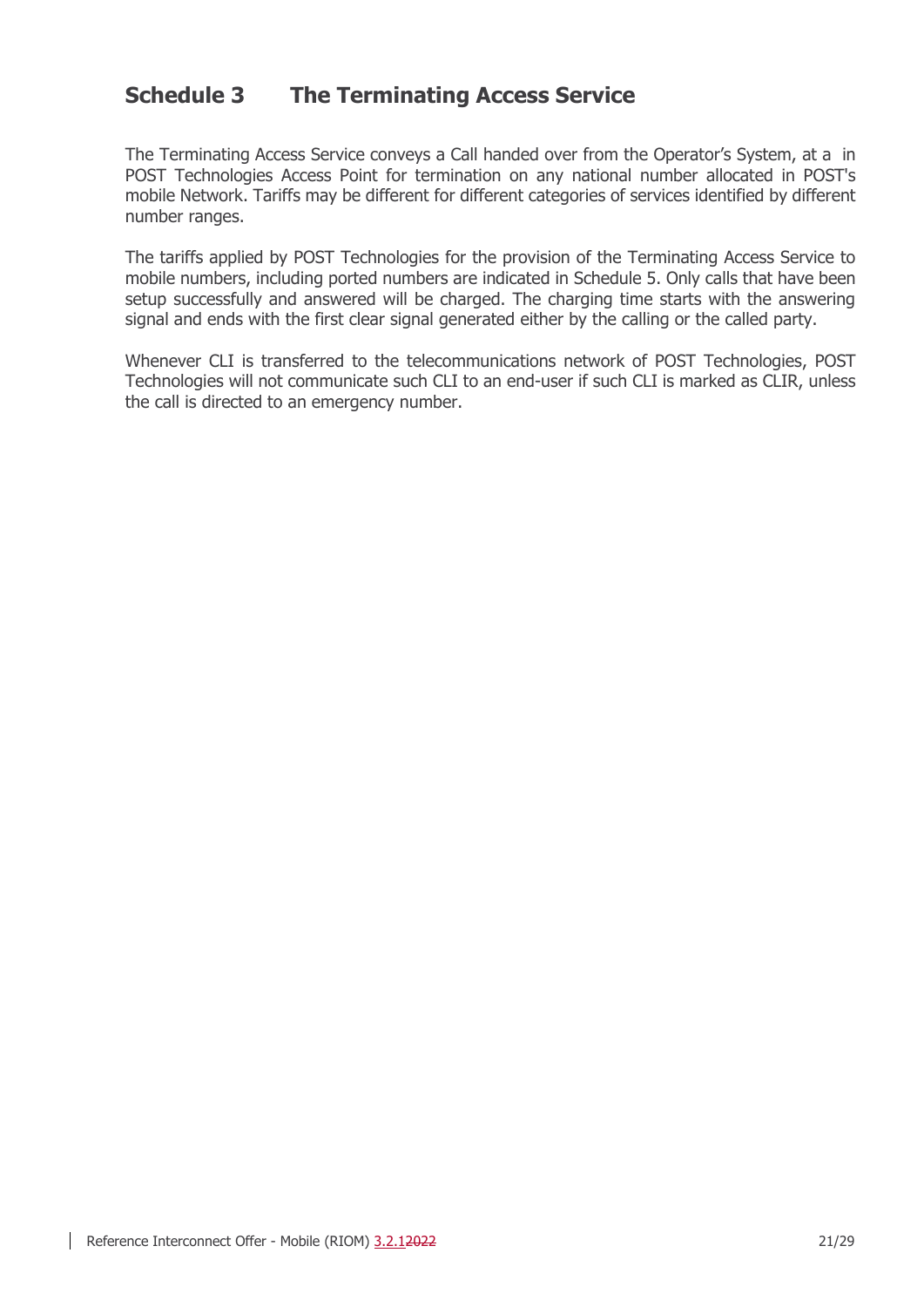## <span id="page-21-0"></span>**Schedule 4 Interconnection Link Services**

## <span id="page-21-1"></span>**4.1. IP Interconnections**

The IP Interconnection Link Service consists in the physical linking between a POST Technologies Access Point and an Operator Access Point. The IP Interconnection Link provided by POST Technologies will be delivered on an Ethernet interface and provide a flexible bandwidth which can be adapted to suit the Operator's needs and capacity requirements.

POST Technologies will ensure the availability of the following Interconnection Link Services for the conveyance of the Operator's traffic:

- (a) Operator-sited interconnection
- <span id="page-21-2"></span>(b) POST Technologies-sited interconnection

## **4.1.1. Operator-sited IP Interconnection**

For Operator-sited interconnections, POST Technologies will supply and operate an Interconnection Link in its entirety for bi-directional traffic. The Interconnection Link will remain POST Technologies' property. Tariffs for Operator-sited interconnections are indicated i[n Schedule](#page-24-1)  [5.](#page-24-1)

The Point of Interconnection (POI) shall be located at the Access Point on the DDF (Digital Distribution Frame) of the Party that has the operational responsibility for the Interconnection Link.

The Operator will provide access to POST Technologies at its site for the installation and maintenance of its transmission equipment located at this site. The Operator will supply a suitable location for this equipment, electric power and safekeeping at no cost to POST Technologies, as far as the equipment is used for the Interconnection Link(s) carrying the Operator's interconnect traffic.

In the event of breakdown of an Interconnection Link, POST Technologies will initiate fault location and initiate correction as quickly as possible, but not later than one hour after notification by the Operator, and repair such a link at its own cost, unless it establishes that the Operator is responsible for such a breakdown.

## <span id="page-21-3"></span>**4.1.2. POST Technologies-sited IP Interconnection**

For POST Technologies-sited interconnections, the Operator will supply and operate an Interconnection Link in its entirety. The Interconnection Link will remain in the Operator's property.

The Point of Interconnection shall be located at the Access Point on the DDF (Digital Distribution Frame) of the Party that has the operational responsibility for the Interconnection Link.

POST Technologies will provide access to the Operator at its site for the installation and maintenance of the Operator's transmission equipment located at this site. POST Technologies will supply a suitable location for the Operator's transmission equipment used in direct relation with Interconnect Services, electric power and safekeeping.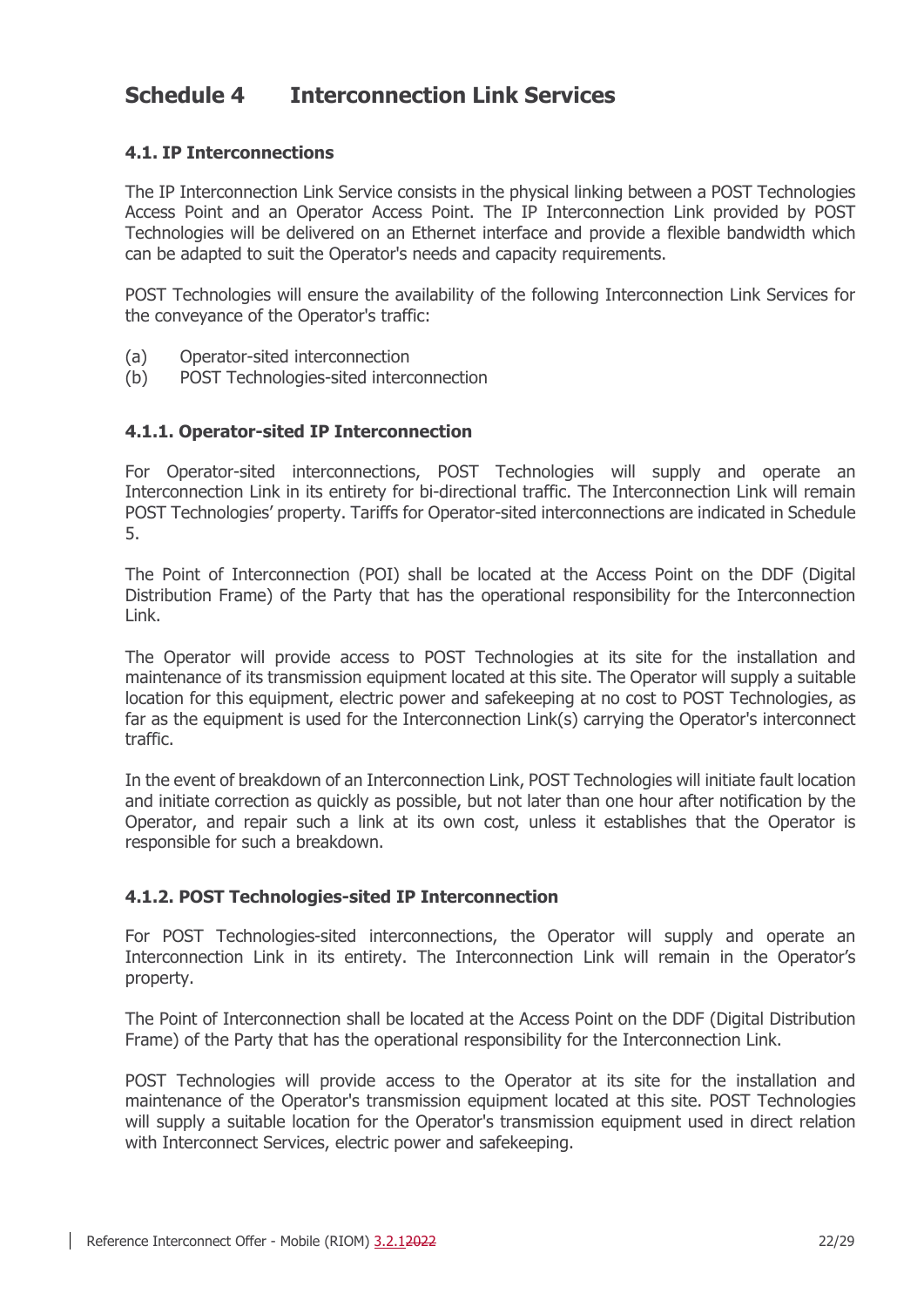POST Technologies will permit POST Technologies-sited interconnection at the sites identified in preceding [Schedule 2.](#page-19-0) POST Technologies may also decide to provide POST Technologies-sited interconnections in the immediate vicinity of these sites at the same cost and conditions as those applied in respect of the site indicated in [Schedule 2](#page-19-0) of this RIOM. In its request for POST Technologies-sited interconnections, the Operator will describe its needs regarding the installation of its transmission equipment on POST Technologies' premises. Whenever POST Technologies determines that POST Technologies-sited interconnections are not reasonably feasible, it will inform the Operator and the ILR of the reasons of such unfeasibility within 15 days of receiving the request. POST Technologies will comply, should the ILR find that POST Technologies-sited interconnection is reasonably feasible.

In case of non-feasibility of POST Technologies-sited interconnection, POST Technologies will cooperate with the Operator in order to find an appropriate alternative solution.

For the provision of the required co-location facilities, the conditions and prices of POST Technologies' Reference Co-location Offer (RCO) will apply.

## <span id="page-22-0"></span>**4.1.3. Interconnection Links**

Tariffs for Interconnection Links are referred to in [Schedule 5.](#page-24-1)

Each Party is responsible for the dimensioning and payment of the Interconnection Links required for the conveyance of its own traffic. An operator's own traffic consists in the traffic for which the operator is billed by the operator who it interconnects with.

The Operator is responsible for the traffic conveyed through its system and handed over at the POST Technologies Access Point.

POST Technologies is dimensioning its Interconnection Links used for the conveyance of the traffic handed over from the POST Technologies Access Point to the Operator Access Point in such a way that the call congestion on the Interconnection Link does not exceed 1% during busy hours as defined in ITU-T E600, 5.1. Operators provide forecast information for the traffic delivered in between their Access Points.

Requests for Interconnection Links must be addressed in writing to POST Technologies to the address specified in Article [3.](#page-15-0)

**•** Initial Capacity Order

The initial capacity order must be submitted at the latest 4 months before the requested date marking the start of the service. POST Technologies will aim to keep shorter delays taking into consideration its availability and organizational constraints.

Subsequent Capacity Orders

Any subsequent capacity order has to be submitted at the latest 2 months before the requested date marking the start of the service. POST Technologies will aim to keep shorter delays taking into consideration its availability and organizational constraints.

• Modification of a Capacity Order

Any modification of a capacity order resulting in a decrease of the capacity, submitted to POST Technologies less than 2 months prior to the requested date of bringing into service of the reduced capacity, grants POST Technologies a fair compensation for additional expenses duly documented.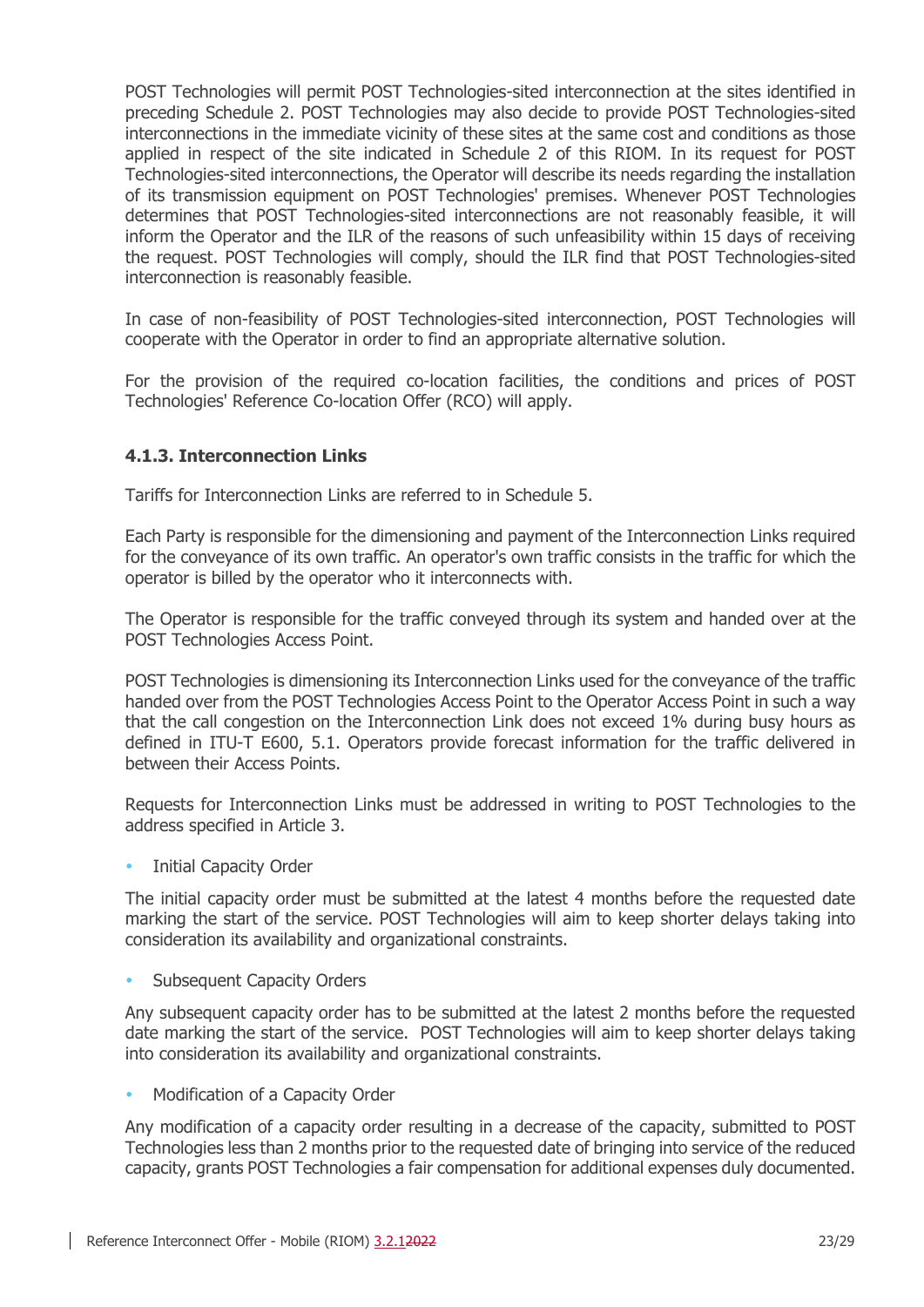The Operator shall supply capacity requirements, forecasts and routing data every 6 months to POST Technologies for a 18 months planning. This information will only be used by POST Technologies for the planning and dimensioning of its Network and will be kept strictly confidential.

## <span id="page-23-0"></span>**4.2. Non-standard Requests**

In case of non-standard requests related to Interconnect Services which may demand a feasibility study including a detailed analysis of the Operator's requirements as well as an evaluation of the technical and financial aspects of a tailor-made implementation and the potential impact on processes and operations, POST Technologies will bill the supplementary efforts on an hourly basis as defined in [Schedule 5](#page-24-1) and will, subject to the outcome of the feasibility study or its assessment, make its best efforts to conclude an agreement with the Operator within a maximum of 3 (three) months after receiving from the Operator all the information required.

## <span id="page-23-1"></span>**4.3. Quality of Service of POST Technologies' Interconnection Services**

As far as the Terminating Access Service is concerned, POST Technologies undertakes to ensure for its own system a network failure rate, which does not exceed 1,5% as a national 3 months average, for failures which are exclusively due to its system. Network failure rate is the ratio between the number of calls handed over by an Operator to be terminated on POST Technologies' Network and failed due to insufficiencies in POST Technologies' Network and the total amount of Calls handed over by that Operator to be terminated on POST Technologies' Network (excluding, in particular, failures due to end-user behaviour and failure of terminal equipment).

In the event of disturbance of the conveyance of traffic within its system, POST Technologies may be constrained to implement the classical measures of traffic regulation (call gapping, etc.) in order to limit its effect on the quality of the service provided to its customers as well as to the interconnected Operators. These measures of traffic regulation are applied to POST Technologies and Operator traffic without discrimination. The target figures given above for network failure rate do not include failures that are caused by the mentioned measures of traffic regulation. The Operator and the ILR shall be informed if the above-mentioned measures for traffic regulation have to be applied and how long they may last.

POST Technologies shall respect the quality conditions as they are defined in the applicable legal regulation and in accordance with the quality it provides for the clients of its retail entity.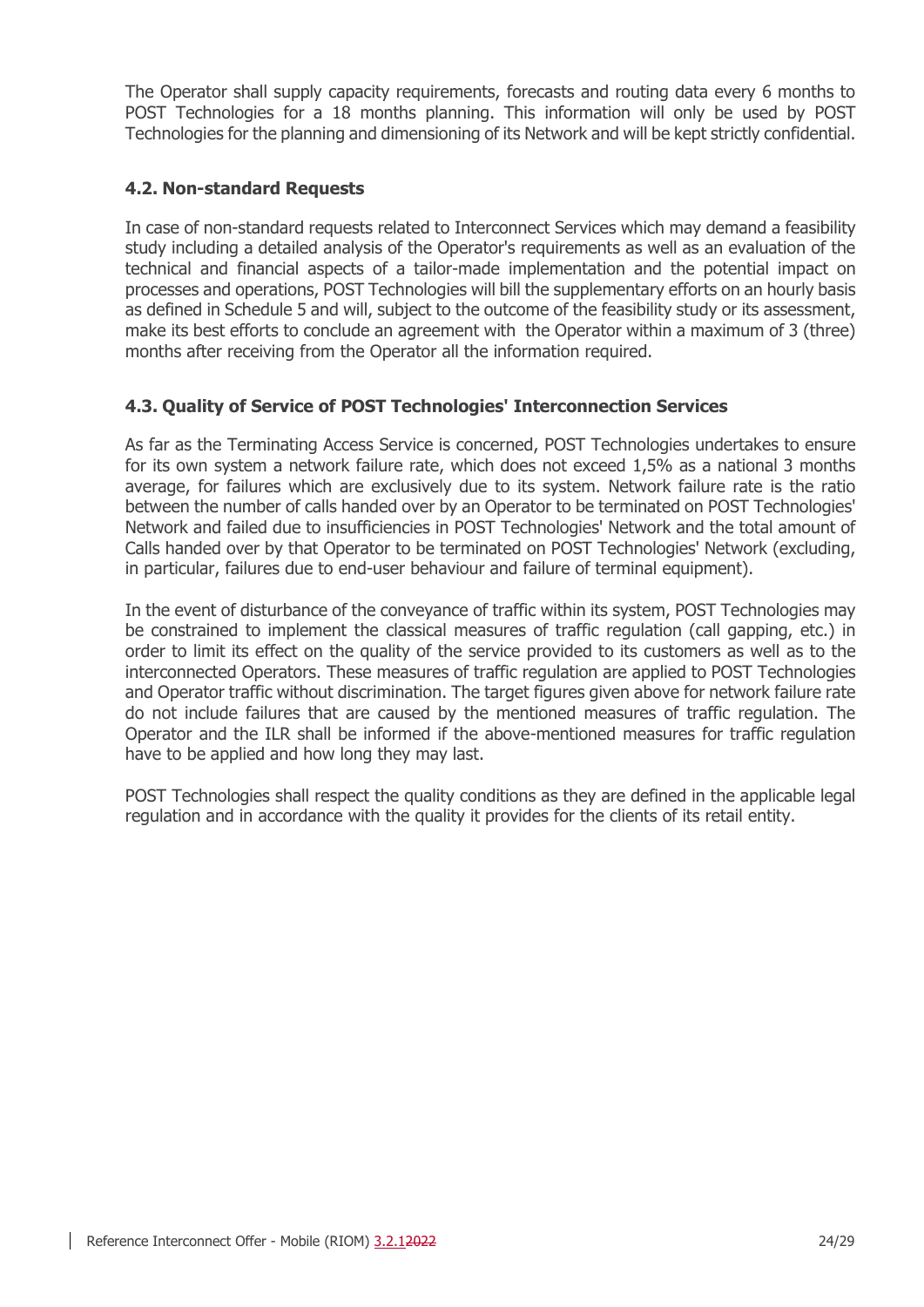## <span id="page-24-1"></span>**Schedule 5 Tariffs**

## <span id="page-24-2"></span>**5.1. Tariffs Applicable to the Terminating Access Service**

The tariffs for the Terminating Access Service are defined in accordance with ILR regulation ILR/T21/2.

#### <span id="page-24-3"></span>**5.1.1. Terminating Access Service to Mobile Network of Calls Originating within the EEA**

The tariffs in the following paragraph 5.1.1 of this RIOM only apply to the termination of voice calls originating within the EEA (European Economic Area), provided that the calling number can be identified as belonging to a numbering plan of one of the countries of the EEA. No charges are billed for call set-up.

| <b>Billing Period</b>     | Peak/Off-Peak | Charge/minute $(\epsilon ct)$ |
|---------------------------|---------------|-------------------------------|
| $02/05/2021 - 30/06/2021$ | Peak          | 0,89                          |
|                           | Off-Peak      | 0,89                          |
| $01/07/2021 - 31/12/2021$ | Peak          | 0,70                          |
|                           | Off-Peak      | 0,70                          |
| $01/01/2022 - 31/12/2022$ | Peak          | 0,55                          |
|                           | Off-Peak      | 0,55                          |
| $01/01/2023 - 31/12/2023$ | Peak          | 0,40                          |
|                           | Off-Peak      | 0,40                          |
| $01/01/2024 - *$          | Peak          | 0,20                          |
|                           | Off-Peak      | 0,20                          |

Only applicable to calls originating within the EEA \* until the application of a new regulation

The tariffs for Terminating Access Services is adapted in compliance with the Commission Delegated Regulation (EU) 2021/654 of 18 December 2020 supplementing Directive (EU) 2018/1972 of the European Parliament and of the Council by setting a single maximum Unionwide mobile voice termination rate and a single maximum Union-wide fixed voice termination rate

#### <span id="page-24-0"></span>**5.1.2. Terminating Access Service to Mobile Network of Calls Originating outside of the EEA**

As of  $1<sup>st</sup>$  March 2018, POST Technologies will apply, based upon the country of the calling party number, a surcharge for the termination in its network according to the following rules:

- 1) Termination of calls with A-Number belonging to any of the Country Codes included in Table 1: POST Technologies will not apply any surcharge.
- 2) Termination of calls with A-Number belonging to any of the Country Codes included in Table 2: POST Technologies will apply a surcharge of **4,5 €cts/min**.
- 3) Termination of calls with A-Number not belonging to any of the Country Codes included in Table 1 or Table 2, with no A-number (no CLI), with incorrect A-Number (either in format or content), invalid A-Number, modified or manipulated A-number: POST Technologies will apply a surcharge of **12 €cts/min**.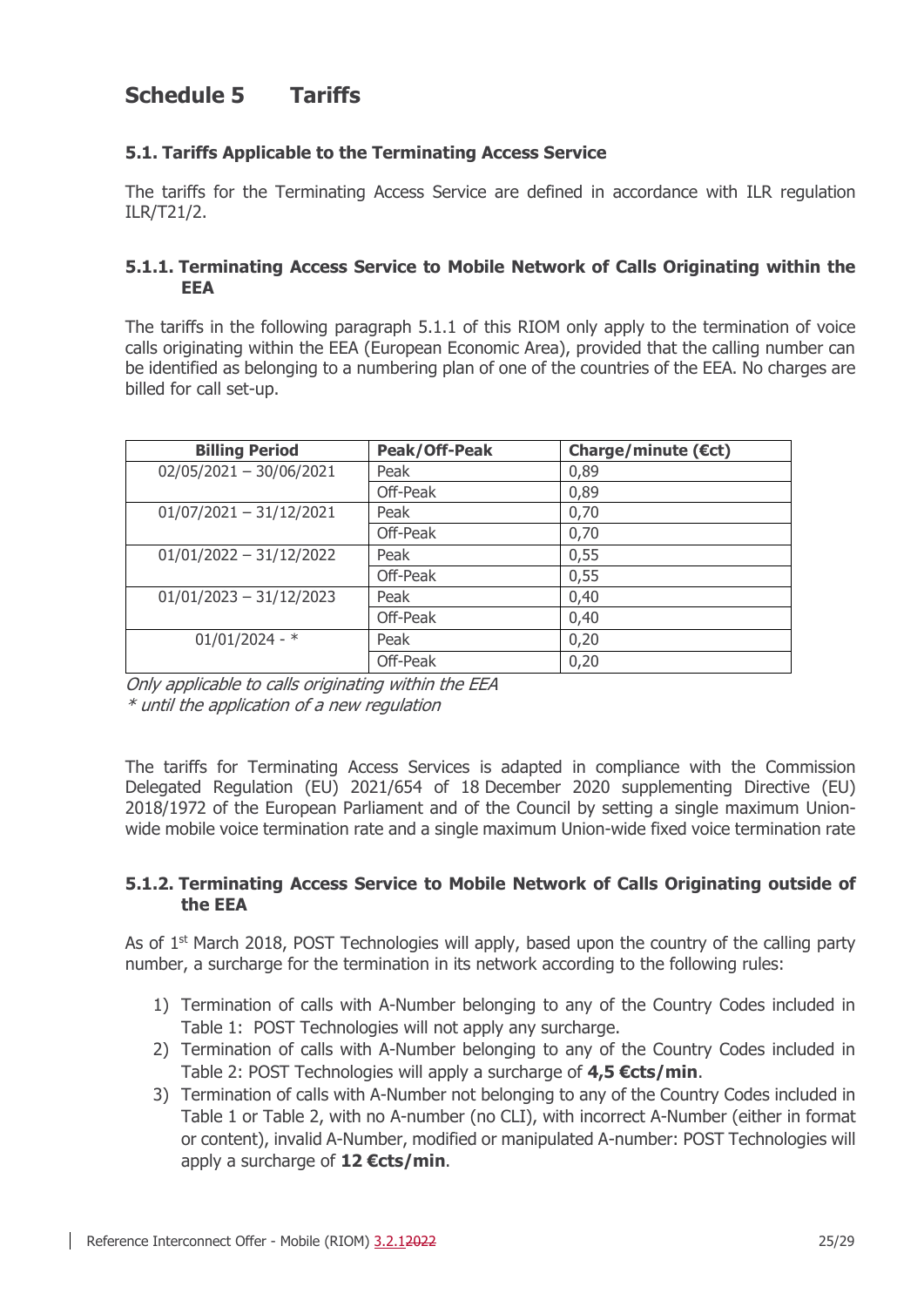These surcharges will be applied in addition to the termination rate specified in paragraph [5.1.1](#page-24-3) of this RIOM.

## **Table 1**

| <b>Country</b>                  | <b>Prefix</b>  |
|---------------------------------|----------------|
| Austria                         | $+43$          |
| Belgium                         | $+32$          |
| <b>Bulgaria</b>                 | $+359$         |
| Croatia                         | $+385$         |
| Cyprus                          | $+357$         |
| Czech                           | $+420$         |
| <b>Denmark</b>                  | $+45$          |
| Estonia                         | $+372$         |
| Finland                         | $+358$         |
| France                          | $+33$          |
| French Guiana                   | $+594$         |
| Germany                         | $+49$          |
| Greece                          | $+30$          |
| Guadeloupe                      | $+590$         |
| Hungary                         | $+36$          |
| Iceland                         | $+354$         |
| <b>Ireland</b>                  | $+353$         |
| Italy                           | $+39$          |
| Latvia                          | $+371$         |
| Liechtenstein                   | $+423$         |
| Lithuania                       | $+370$         |
| Malta                           | $+356$         |
| Martinique                      | $+596$         |
| Mayotte                         | $+262$         |
| Netherlands                     | $+31$          |
| Norway                          | $+47$          |
| Poland                          | $+48$          |
| Portugal                        | $+351$         |
| Reunion                         | $+262262$      |
| Romania                         | $+40$          |
| Slovakia                        | $+421$         |
| Slovenia                        | $+386$         |
| Spain                           | $+34$          |
| Sweden                          | $+46$          |
| UK                              | $+44$          |
| <b>USA</b>                      | $+1$           |
| <b>Alaska</b>                   | $+1907$        |
| <b>Hawaï</b>                    | $+1808$        |
| <b>American Samoa</b>           | $+1684$        |
| Guam                            | $+1671$        |
| <b>Northern Mariana Islands</b> | $+1670$        |
| <b>Puerto Rico</b>              | $+1787; +1939$ |
| Virgin Islands (US)             | $+1340$        |
| Canada                          | $+1$           |

Table 1 : No surcharges will be applied for the termination of voice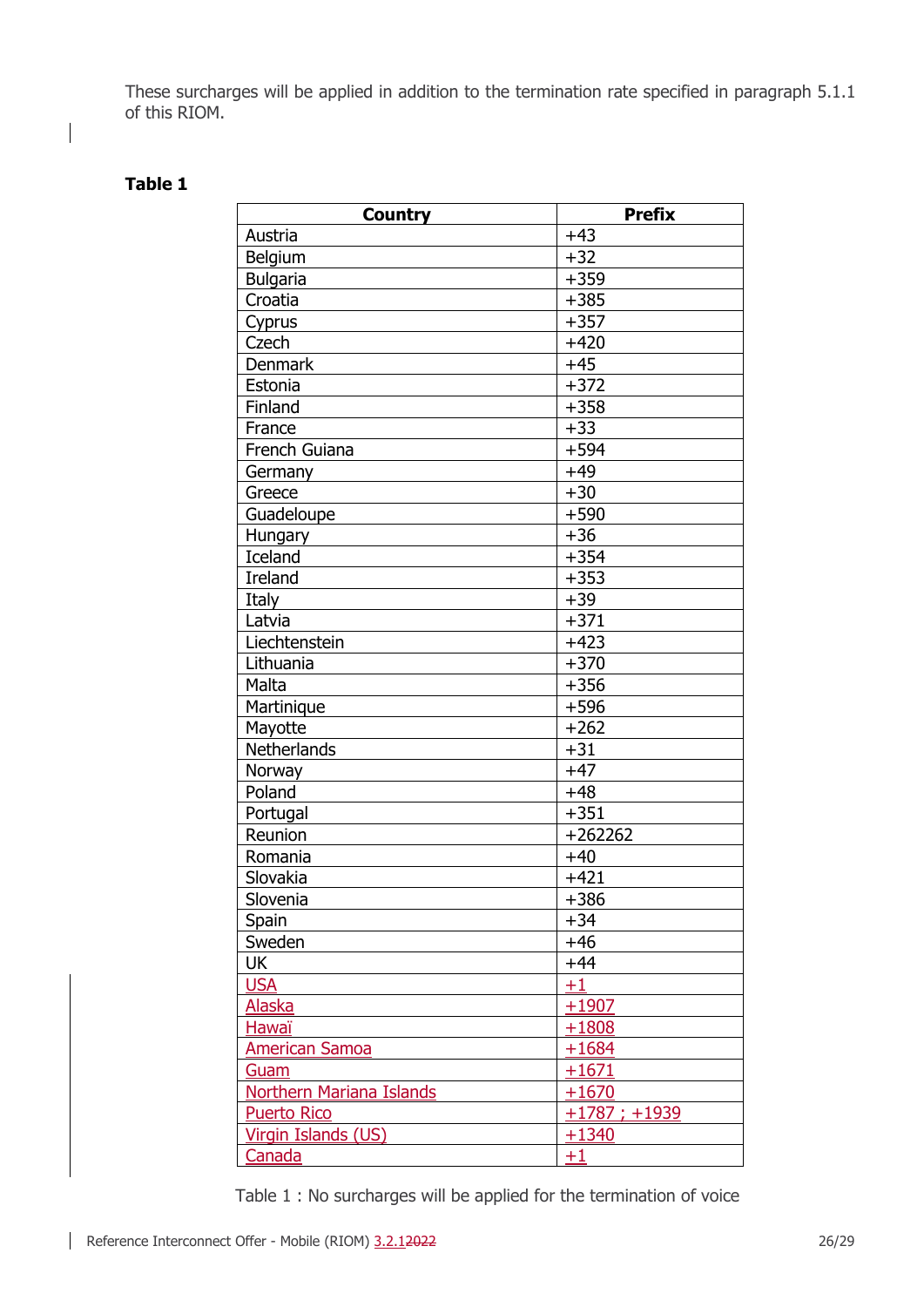## **Table 2**

| <b>Country</b><br>+888 United Nat. Office for Coord. of | <b>Prefix</b>         |
|---------------------------------------------------------|-----------------------|
| Human. Affairs                                          | +888; +8835100        |
| <b>Alaska</b>                                           | $+1907$               |
| Australia                                               | $+61$                 |
| Bangladesh                                              | $+880$                |
| Bermuda                                                 | $+1441$               |
| <b>Bhutan</b>                                           | $+975$                |
| <b>Brazil</b>                                           | $+55$                 |
| <b>Brunei</b>                                           | $+673$                |
| Cambodia                                                | $+855$                |
| Canada                                                  | $+1$                  |
| China                                                   | $+86$                 |
| Colombia                                                | $+57$                 |
| Costa Rica                                              | $+506$                |
| Dominican Rep                                           | $+1809; +1829; +1849$ |
| Egypt                                                   | $+20$                 |
| Faroe Islands                                           | $+298$                |
| French Polynesia                                        | $+689$                |
| Gibraltar                                               | $+350$                |
| Guam                                                    | $+1671$               |
| <b>Hawaii</b>                                           | $+1808$               |
| Hong Kong                                               | $+852$                |
| India                                                   | $+91$                 |
| Indonesia                                               | $+62$                 |
| Japan                                                   | $+81$                 |
| Korea South                                             | $+82$                 |
| Kuwait                                                  | $+965$                |
| Laos                                                    | $+856$                |
| Malaysia                                                | $+60$                 |
| <b>Mauritius</b>                                        | $+230$                |
| Mexico                                                  | $+52$                 |
| Mongolia                                                | $+976$                |
| Netherlands Antilles St. Martin                         | $+1721$               |
| New Zealand                                             | $+64$                 |
| Pakistan                                                | $+92$                 |
| Panama                                                  | $+507$                |
| Paraguay                                                | $+595$                |

 $\overline{\phantom{a}}$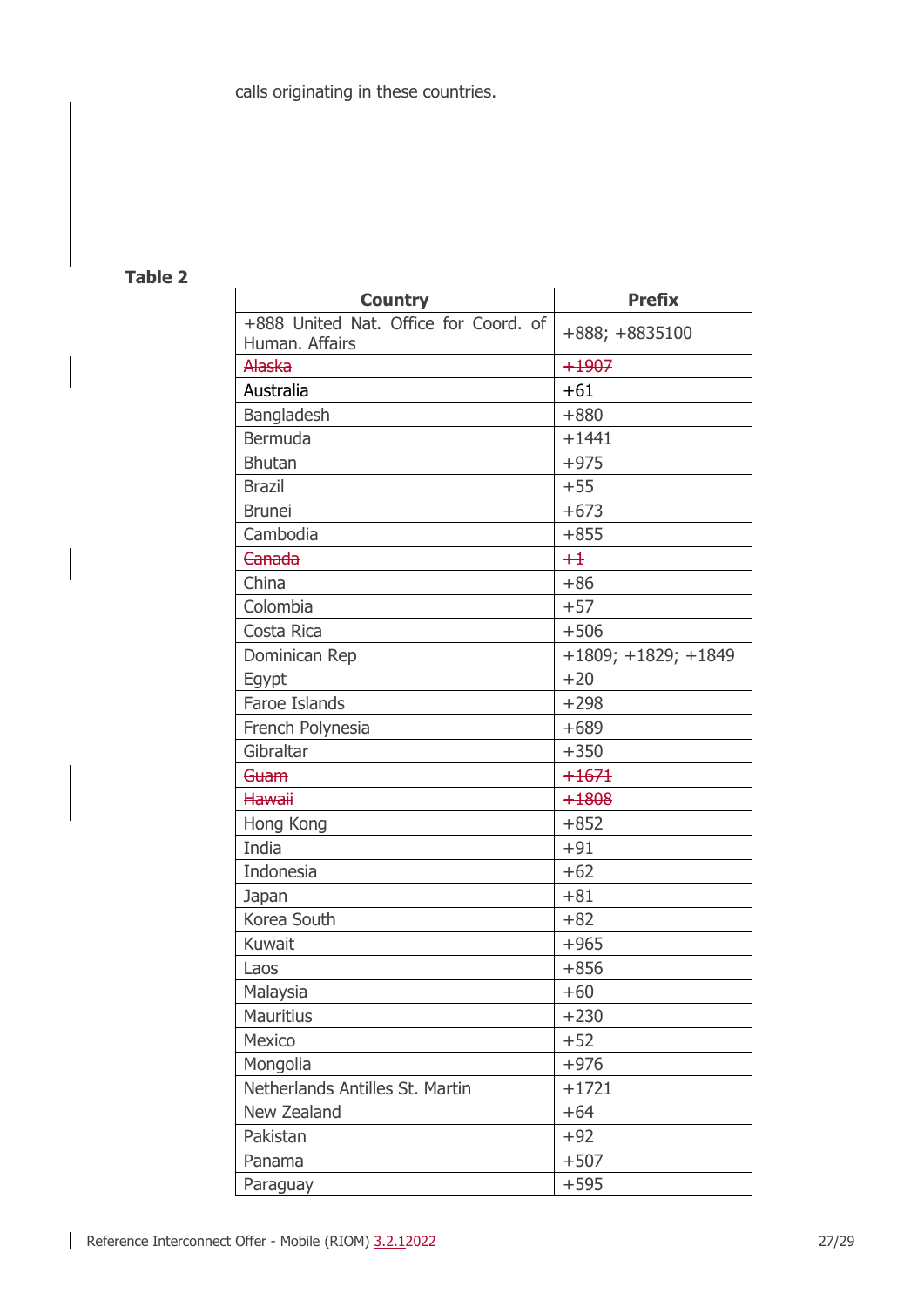| <b>Puerto Rico</b>  | <del>+1787; +1939</del> |
|---------------------|-------------------------|
| Singapore           | $+65$                   |
| South Africa        | $+27$                   |
| Switzerland         | $+41$                   |
| Taiwan              | $+886$                  |
| Thailand            | $+66$                   |
| Uruguay             | $+598$                  |
| <b>USA</b>          | $+1$                    |
| Venezuela           | $+58$                   |
| Vietnam             | $+84$                   |
| Virgin Islands (US) | 1240                    |

Table 2: A surcharge of 4,5 €cts/min will be applied for the termination of voice calls originating in these countries.

## <span id="page-27-0"></span>**5.2. Tariffs applicable to the Interconnection Link Service**

#### <span id="page-27-1"></span>**5.2.1. IP Interconnections**

The following fees are applicable to the IP Interconnection Link Services as previously described in this RIO, in addition to the fees specified for the Interconnection Links.

One-off fee per Operator (covering installation and testing):  $8.149,-6$ 

Monthly fee per 30 channels / Ethernet system (IP Interconnection) until 30/06/2021 (monthly costs for the Access Point equipment and maintenance):  $142.75 \in$ /month

Monthly fees for the IP Interconnection system are based on bandwidth requirements enabling the simultaneous transmission of 30 voice calls (based on the G.711 or G.722 codecs).

The same monthly fee will apply for existing TDM interconnections purchased under the previous regulated offer.

## <span id="page-27-2"></span>**5.2.1.1. Operator-sited Interconnection**

Monthly charge per Operator until 30/06/2021 (covering billing, maintenance and service quality control):  $416,67 \in$  month

Tariffs for Interconnection Links including the IP circuits to the Operator side will be based on the publicly available tariffs for leased line services as found in the Reference Offer for Leased Line Services (ROLLS) as well as additionally available commercial offers which will be quoted on request.

## <span id="page-27-3"></span>**5.2.1.2. POST Technologies-sited Interconnection**

Monthly fee per used Interconnect Site until 30/06/2021